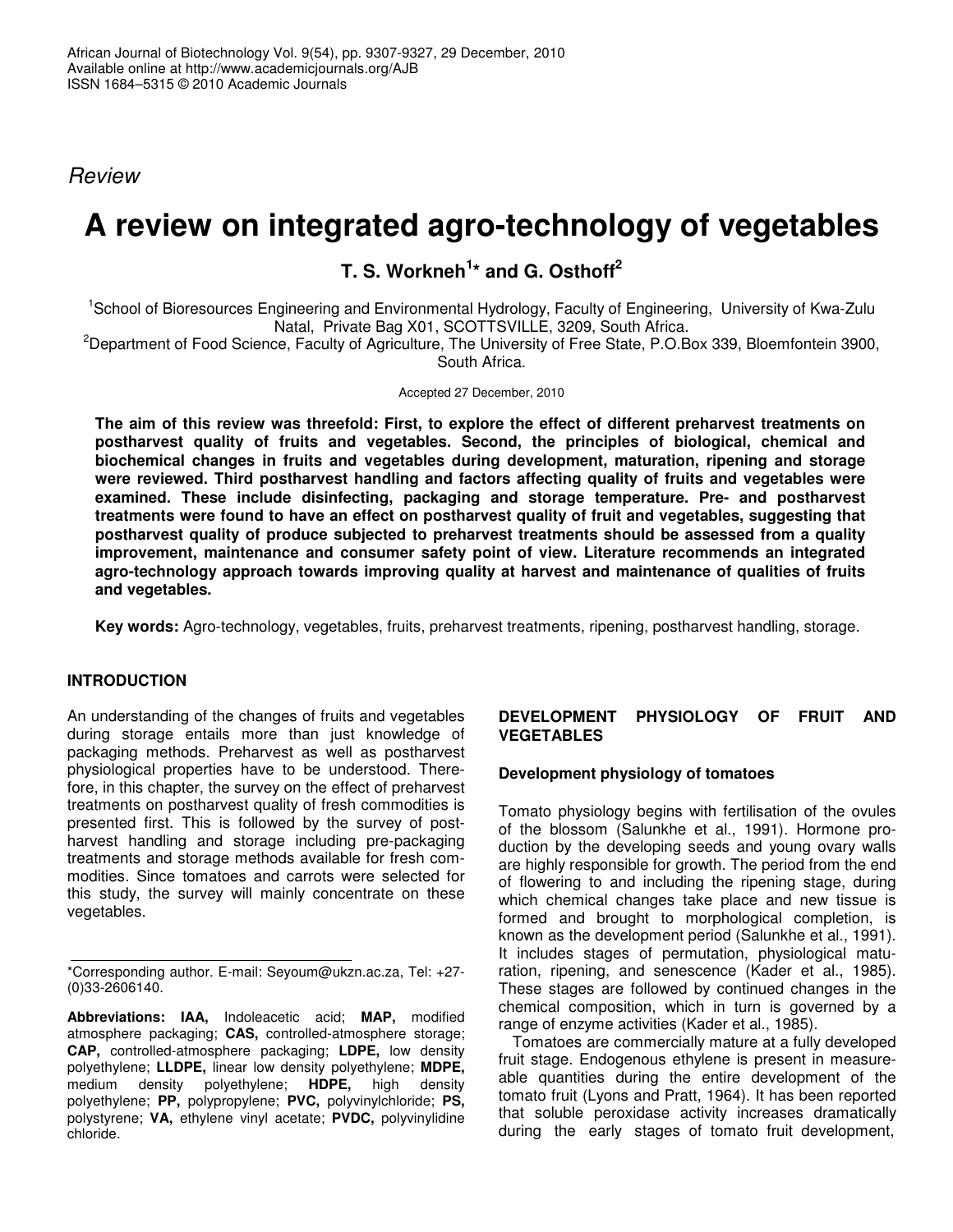reaching a maximum at the green mature stage (Thomas et al., 1981). The soluble peroxidase activity remained higher during the breaker and light pink stages, but decreases in the later stages of development (Thomas et al., 1981). Simultaneously IAA (indoleacetic acid) oxidase activity in the soluble fraction followed a parallel pattern to the peroxidase activity (Frenkel, 1972; Thomas et al., 1981). Frenkel (1972) reported that the induction of the major isozyme component of peroxidase and IAA oxidase was enhanced as the tomato fruit ripens. The amount of auxin protectors also increased as the fruit developed (Thomas et al., 1981).

A relationship between nicotinamide adenine dinucleotide phosphate (NADP<sup>+</sup>)-malic enzyme and organic acid levels exists in tomatoes from flowering through to ripening, and both increase during develop-ment, reaching maximum levels at the green mature stage (Knee and Finger, 1992). However, a decline in malate concentration is followed by a decrease in NADP-malic enzyme activity and citrate concentration. Their data reported demonstrated that, it is possible that an enzyme is involved in cytoplasmic pH regulation. The sugar content of tomato fruits increases progressively throughout maturation and ripening, with a pronounced increase with the appearance of yellow pigmentation (Winsor et al., 1962a, b, in Hobson and Davies, 1971). The starch content of tomatoes also increases with maturation, reaching a maximum at 8 weeks after fertilisation, but is not detected in young fruit up to 10 days. Results on the ascorbic acid content of tomatoes during the development and ripening seemed inconsistent. However, recent studies have indicated an increase in ascorbic acid contents of tomato fruit during maturation, with either a continuing increase or a slight decrease during the final stages of ripening (Dalal et al., 1965; Mohammed et al., 1999). The malic acid concentration decreases as tomatoes ripen, while citric acid increases up to the greenyellow stage and then generally decreases (Hobson and Davies, 1971).

#### **Development physiology of carrots**

Phan et al. (1973) gathered comprehensive information on the carrot roots during growth up to harvest. The main constituents of carrot roots are soluble carbohydrates comprising of non-reducing sugars, mostly sucrose, and reducing sugars, mostly glucose. Their data showed that there was active biosynthesis of carbohydrates, mainly sucrose, and carotenes, such as β-carotene (Phan et al., 1973). The sugars and carotene contents of carrot roots consistently increase during the 3 months after seeding and reach their maxima at the end of 3 months. After 3 months of the development period, the sugar content of both groups of substances remains almost constant. The total soluble carbohydrate concentration increases rapidly a few days after the initiation of an entire ring of cambium

in the carrot roots (Hole and McKee, 1988). Their data concerning the relationship between enzyme activity and carbohydrates during the development of carrot roots revealed the existence of little correlation.

The amount of organic and amino acids increases slowly with age during root development and these components are present in rather low concentrations (Phan et al., 1973). However, pyruvic acid occurs in high amounts in growing carrot roots up to 3 months, which is followed by isocitric acid and malic acid (Phan et al., 1973). These results indicated that a 3-month growth period for carrots could be sufficient before harvest, after which there is no more increase in chemical components responsible for good quality characteristics. However, this "biochemical maturity" is reached while carrots are still growing in diameter and can therefore not be taken as a criterion for determining the harvest date (Phan et al., 1973).

#### **PREHARVEST TREATMENTS OF VEGETABLES**

#### **Effect of preharvest factors on storage quality of vegetables**

Preharvest treatments of fruits and vegetables are primarily aimed at increasing yields, while postharvest storage performance is normally neglected. Several research results were reported on methods to increase harvest yield and qualities of fruits and vegetables (Mitchell et al., 1997). Most research work has been targeted on cultural practices, such as rootstock/plant age, soil management, nutrition, training and pruning practices, crop loads, product size, and growth regulators (Rosenfeld, 1999). Bramlage (1993) in Watkins and Pritts (2001) highlighted the almost overwhelming number of preharvest variables that contribute to the variety of postharvest responses of the crops.

Watkins and Pritts (2001) hypothesise that the diversified postharvest responses of fruits and vegetables during storage are in part due to preharvest cultural practice. A literature review has shown that the major factors affecting yield and quality of vegetables are cultivars, soil plant systems and fertiliser practices, and the environmental factors such as temperature, relative humidity, light intensity and rainfall during production (Rosenfield, 1999).

#### **Soil plant system and fertiliser practice**

From a literature review on the effect of cultural practice on quality of vegetables with emphasis on tomatoes, carrots and lettuce (Rosenfeld, 1999), it was deduced that in general, the objectives of optimal fertilisation strategy were maximization of yield, the maximization of fruit and vegetable quality, minimization of environmental pollution caused by fertilisers and the minimisation of fertiliser expenses. The yield of potatoes, soybeans, cabbages,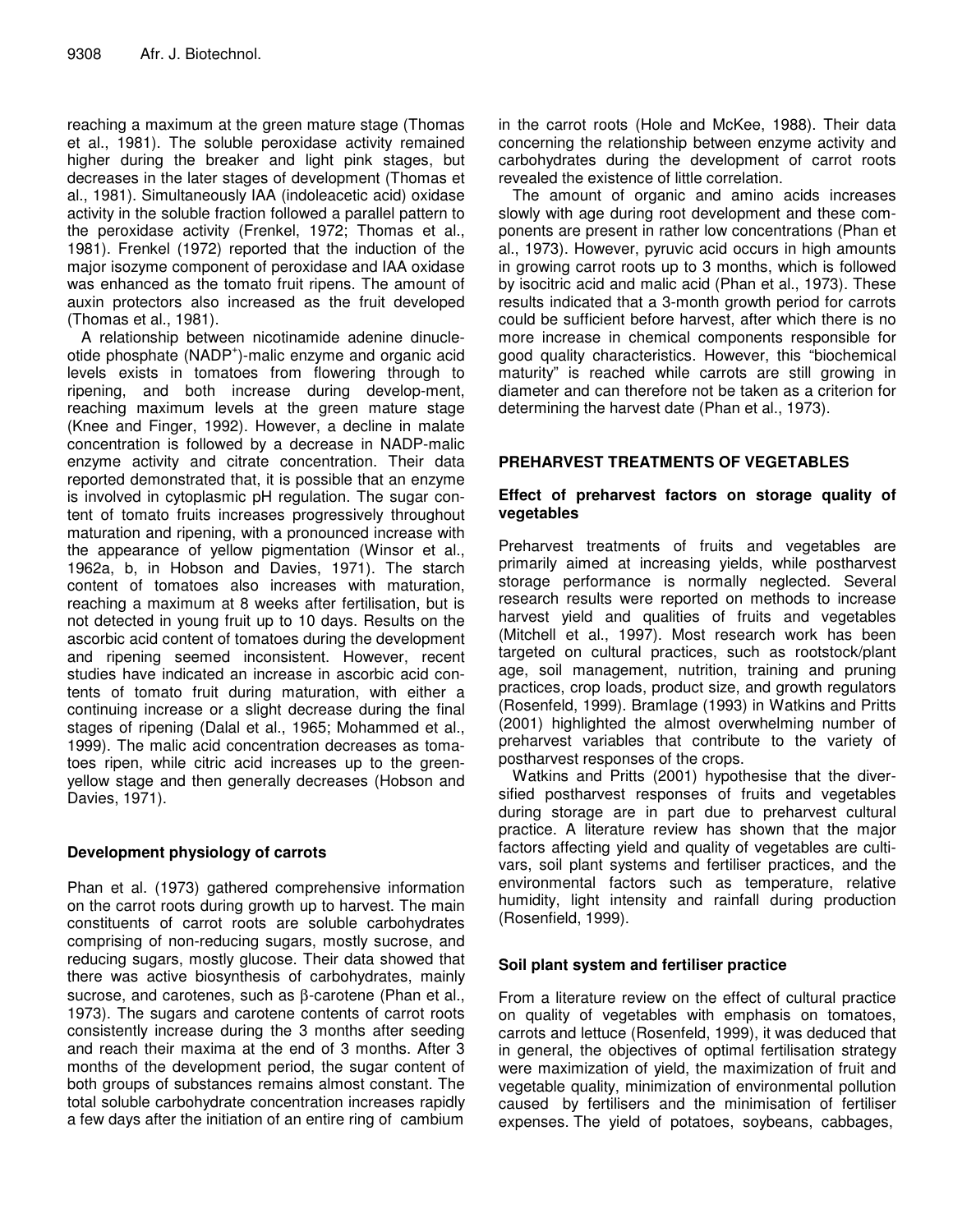carrots, onions, cucumbers, strawberries, and eggplants oscillated because of the different soil and climatic conditions (Data given by Polus, in Schnabl et al., 2001). These could also suggest that there could be changes in postharvest quality based on different soil and climatic conditions.

Postharvest quality parameters of tomatoes and carrots vary with the fertilisation practice during production. Even under unfavourable climatic conditions, application of phosphorous-potassium (PK) fertiliser could be used to increase carotene content in carrots (Evers, 1989a). Photosynthetic products like sugar are slightly affected with fertilisation (Evers, 1989a). However, Evers (1989a) showed that seasonal variations and genetic variations are often larger than variations caused by soil and fertiliser practices.

Qualities of carrots are reduced as a result of increased use of mineral fertiliser, but are not affected by measured fertilizers (Lieblein, 1993) whereas increased use of composted manure had no effect on quality of carrots. The postharvest response of carrots is often dependent on the level of fertiliser applied during the growth period (Petrichenko et al., 1996).

Vitamin B concentrations are higher in plants grown with organic fertilisers as compared with plants grown with inorganic fertilisers (Mozafar, 1994). Nitrogen fertilisers, especially at high rate, seem to decrease the concentration of vitamin C in different fruits and vegetables, among them are potatoes, tomatoes and citrus fruits (Mozafar, 1994).

Positive and negative effects of preharvest treatments on tomatoes, either to increase yield or improve nutritional quality, have been reported (Gao et al., 1996; Carmer et al., 2001). Carmer et al. (2001) sup-plied tomato plants with either low electric conductivity (EC =  $0.25 \text{ Sm}^{-1}$ ) nutrient solutions or with nutrient solutions supplied with 55 mM NaCl to generate at high electric conductivity (0.75 m<sup>-1</sup>). Their results showed that high electric conductivity increased the total soluble solids (TSS) by ca. 18% and titratable acids by ca. 32% relative to low electric conductivity treatments. The report also indicted that after storage of 2 weeks at 15°C, fruits of high electric conductivity treated plants were 12% less firm than those of low electric conductivity plants, and no difference in TSS or acidity were found.

Salunkhe et al. (1971) has shown the effect of Telone (1,3-dichloropropene and other chlorinated hydropropane) and Nemagon (1,2-dibromo-3-chloropropane) on essential nutritive components and the respiratory rates of carrots and sweet corn seeds. The respiration of carrots treated with Telone and Nemagon was below 94  $\mu$ l O<sub>2</sub> h<sup>-1</sup>  $g^{-1}$  and 82.8  $\mu$ l O<sub>2</sub> h<sup>-1</sup> g<sup>-1</sup>, respectively, while that of untreated carrots was 108.8  $\mu$ l O<sub>2</sub> h<sup>-1</sup> g<sup>-1</sup>. This result clearly showed that preharvest treatments could affect the physiology of carrots at harvest. A significant increase in the content of total carotene,  $\beta$ -carotene and total sugars, was observed, with a simultaneous decrease in respi-

ratory rates in carrots (Salunkhe et al., 1971). The low respiration rates indicated that the metabolic activities of the treated carrots were low, which lead to increased shelf life without quality deterioration. Pre-planting soil fumigation with Telone and Nemagon also resulted in increased carotene, β-carotene and total sugars, and decreased the respiratory rates in carrot roots (Singh et al., 1970).

Most researchers reported that there are either positive or negative effects of any type of preharvest practices on quality of carrots and tomatoes, especially at harvest (Watkins and Pritts, 2001; Tittonell et al., 2001; Ozeker et al., 2001; Sen et al. 2001). Salt concentrations of nutrient solutions were shown to affect quality of celery more than yield (Pardossi et al., 1999), and preharvest Ethephon (2 chloroethylphosphonic acid) spray directly onto pepino fruits advanced colour changes (Maroto et al., 1995; Lopez et al., 2000). Nutritional treatments had a positive effect in reducing the peel disorder of fruits under commercial conditions (Zilkah et al., 2001). More research is needed on the storage of fresh produce subjected to various preharvest practices. It is also recommended that after each preharvest practice a study on the quality of vegetables and their storability needs to be conducted in order to secure favourable storage conditions for these products and maintain freshness and nutritional quality.

#### **Effect of environmental factors on vegetable quality**

The effect of climate on quality of vegetables is normally mostly higher than the effect of fertiliser on photosynthetic products such as sugar (Rosenfeld, 1999). Temperature is the major environmental factor affecting quality of vegetables. Vegetables like carrots and tomatoes respond to various levels of temperature. Carrots grown at high temperature were shown to have a higher total sugar content, whereas those grown at low temperature were sweeter, specifically due to a higher sucrose content (Rosenfeld, 1999). Apple watercore, ethylene evolution, flesh firmness, membrane permeability and sorbitol levels were shown to be affected by preharvest fruit temperature (Yamada and Kobayashi, 1999).

Hao and Papadopoulos (1999) have shown that supplemental lighting during growth of cucumber increases biomass allocation to fruits, fruit dry matter content and skin chlorophyll content. Leonardi et al. (2000) grew tomato plants in two glasshouse compartments under two vapour pressure deficit (vpd) levels, showing that fruit growth and transpiration rates greatly varied during daylight hours, which has enhanced under high vpd conditions. As a result a significant reduction in fruit weight and in fruit water content, and an increase in soluble solids was found. Environmental vapour pressure increases can therefore affect not only growth but also quality of tomato fruits. It was shown that air humidity has effects on growth, flowering, and finally on keeping quality of some greenhouse species (Mortensen, 2000).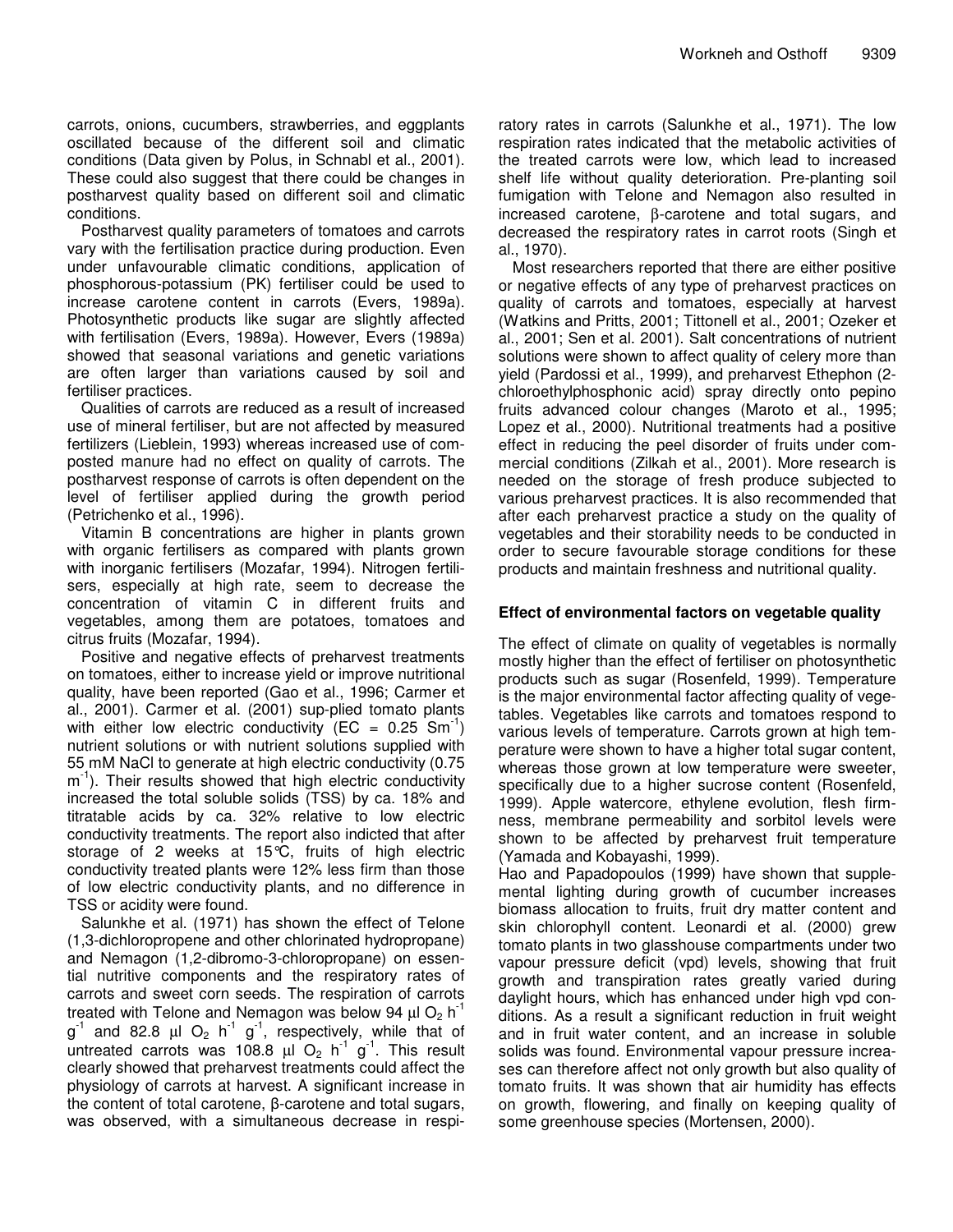#### **Water management**

Sørensen et al. (1997) showed the effect of drought stress on carrot quality. Glucose, fructose and sucrose concentrations in carrots exposed to drought stress at different growth stages were not affected in any consistent manner. The results also indicated that the concentration of dry matter was low when drought was induced at an early growth stage in coarse and sandy soil. Averaging the effect of drought periods and cultivars, drought stress was observed to increase the concentration of sucrose in taproots from the coarse, sandy soil. It was also shown that drought stress increased storage losses due to the development of disease (Sørensen et al., 1997).

Research on deficit-irrigating micro-irrigated tomatoes showed that occurrence of early blight disease (caused by the fungus *Alternaria solani*) was increased by 50%, while blossom end rot incidence was five times more severe compared with full irrigation (Obreza et al., 1996). This result indicated that deficit irrigation could cause substantial economic loss of tomatoes through decreased crop marketable quality.

Dodds et al. (1996) studied the influence of water table depth and found that 0.6 m depth gave the best yield and largest fruit size, however, a higher incidence of catfacing, cracking, sunscald and loss of firmness of tomatoes were found. A balance between yield and quality at a water table depth between 0.6 and 0.8 m was recommended for tomato production on sandy loam soils.

On the other hand, irrigation deficit in the first growth period of tomato reduced the number of flowers leading to a decrease in the number of fruits and in the marketable yield (Colla et al., 1999). The soil moisture deficit resulted in increased soluble solids and acidity of the fruit. However, reducing irrigation by 25% before fruit onset and by as much as 50% in the fruit development and ripening stages resulted in no significant decrease of soluble solid yield.

#### **Hormone treatment**

Hormones are essential for plant growth and development. The quality of hormone present and tissue sensitivity to hormones has an effect on plant physiology. Plant hormones are responsible for cell elongation, cell division, inhibition of senescence, abscission of leaves and fruits, dormancy induction of buds and seeds, promotion of senescence, epinasty and fruit ripening. The preharvest as well as postharvest physiological processes in fruits and vegetables are responsible for changes in composition and qualityof these horticultural crops and depend on the plant species. The major classes of plant hormones include auxins, gibberelins, cytokinins, abscisic acid, brassinosteroids and ethylene (Mauseth, 1991; Raven et al., 1992; Salisbury and Ross, 1992; Davies, 1995).

Gibberellins are known to stimulate the physiological processes such as stem elongation, bolting, breaking seed dormancy, enzyme production, induce maleness in dioecious flowers, cause parthenocarpic (seedless) fruit development and can delay senescence in leaves and citrus fruits (Mauseth, 1991; Raven et al., 1992; Salisburg and Ross, 1992; Davies, 1995). Cytokinin stimulates cell division, morphogenesis in tissue, the growth of lateral buds, release of apical dominance, leaf expansion resulting from cell enlargement, enhances stomatal opening in some species and promotes the conversion of etioplasts into chloroplasts via stimulation of chlorophyll synthesis (Mauseth, 1991; Raven et al., 1992; Salisbury and Ross, 1992; Davies, 1995). The functions of abscisic acid are to stimulate the closure of stomata, inhibition of shoot growth, induction of seeds to synthesise storage proteins, induction of gene transcription, especially for proteinase inhibitors in response to wounding, which may explain an apparent role in pathogen defence (Mauseth, 1991; Raven et al., 1992; Salisbury and Ross, 1992; Davies, 1995). Ethylene has been the most studied plant hormone in relation to fruit ripening and postharvest storage. Some of the functions of ethylene are to stimulate the release of dormancy, shoot and root growth, and differentiation of adventitious root formation, leaf and fruit abscission, bromiliad flower induction, induction of femaleness in dioecious flowers, flower opening, flower and leaf senescence and fruit ripening (Mauseth, 1991; Raven et al., 1992; Salisbury and Ross, 1992; Davies, 1995).

The other growth regulating compounds are brassinosteroids, salicylates, jasmonates and polyamines. An abundance of research has been devoted on the chemistry and physiology of natural growth regulators resulting in the recognition of brassinosteroids as a new class of phytohormones (Schnabl et al., 2001). Some of the effects of brassinosteroids include stimulation of stem elongation, inhibition of root growth and development and promotion of ethylene biosynthesis and epinasty. Recently, the brassinosteroids has gained a broad spectrum of application and extremely low toxicity and mutagenicity have received increasing attention (Schnabl et al., 2001). Previous work showed that brassinosteroids are plant growth promoting regulators, which are effective in cell elongation and division, source/ sink metabolism, chlorophyll synthesis and reproductive and vascular development (Clouse, 1996; Mandalla, 1988). Sasse et al. (1995) and Takatsuto et al. (1996) reported that they enhance nutrient contents, improve shape and taste of fruits, have beneficial effects on germi-nation, growth and seed quality. Much research has been conducted on the potential performance and investigations of the potential applications of brassinosteroids in agriculture (Schnabl et al., 2001).

## **Communication catalization (ComCat ® ) treatment**

Recently, a hormone containing treatment has been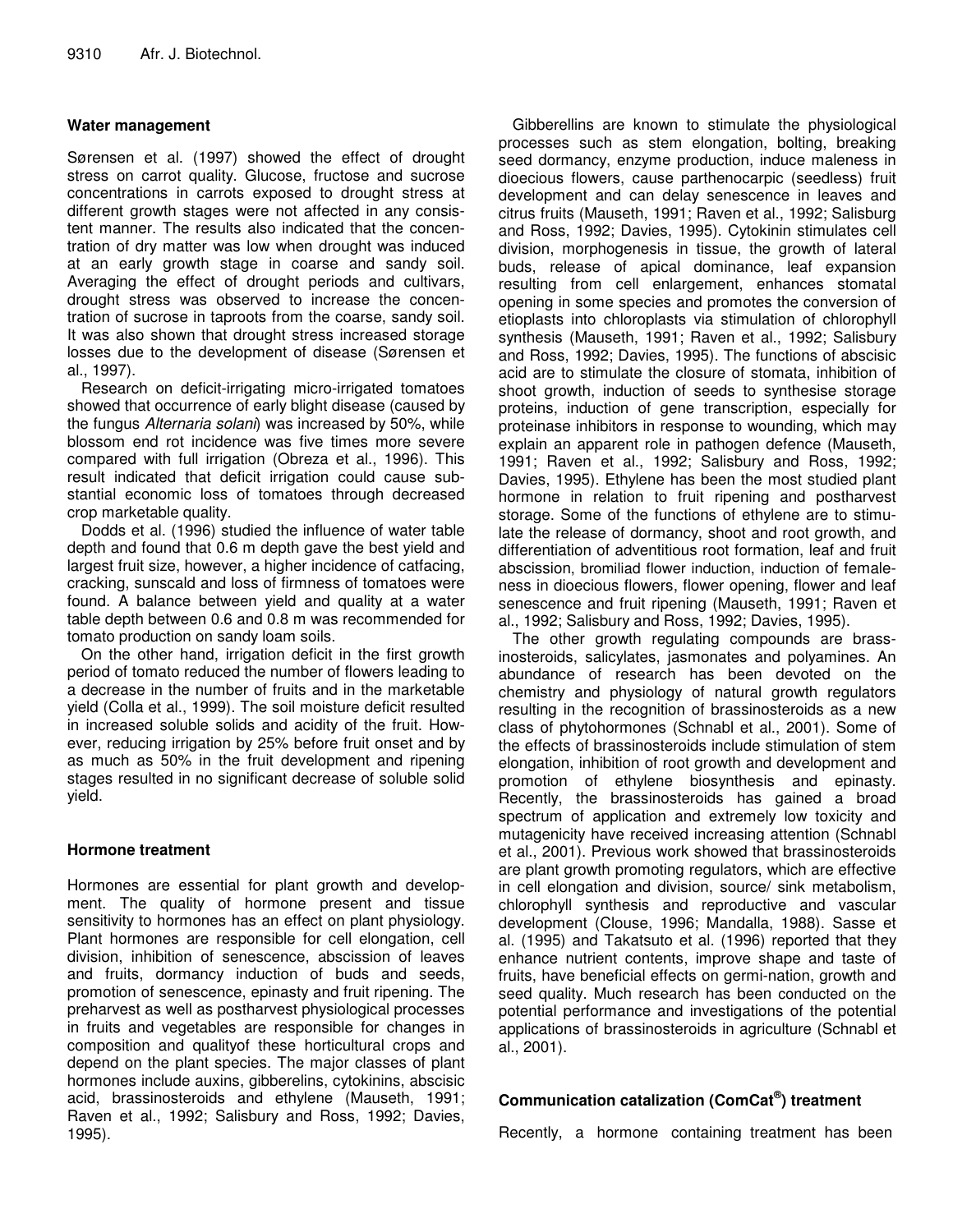introduced as an alternative agricultural input to the use of chemicals to increase production of vegetables and other crops. ComCat *®* is a natural biocatalyst, which is extracted from seeds of plants and mainly consists of amino acids, gibberellin, kitenins, auxin (indole-3-acitic acid), brassinosteroids, natural metabolites, pathogen-related PR-proteins with defence reactions, terpenoids, flavonoids, vitamins, inhibitors, other signal molecules, biocatalysts and cofactors. The yields of ComCat® treated vegetables were shown to be increased for cabbage (8%), tomato (16 to 19%), potato (9 to 19%), soybeans (26 to 30%), eggplants (37%), cucumbers (25 to 32%), carrots (32%), onions (49%) and strawberries (50%), compared to control vegetables and fruits (Schnabl et al., 2001). These vegetables were also shown to have better root development, improved resistance induction, less chance of deficiencies with fertiliser, higher resistance to pathogens prior to harvest and they seem to have a slightly better resistance to environmental stress, and increased protein content (Hüster, 2001; Schnabl et al., 2001).

A reduction of plant disease symptoms of up to 45% in comparison to untreated control plants has been found. This is the result of induction of the PR-proteins (pathogenesis-related proteins) namely peroxidase, chitinase and 1-3 gluconase. These enzymes protect cell walls and prevent infection by fungi (Hüster, 2001). Advantages of ComCat® treatment are that only low doses are necessary to show measurable effects of these brassinosteroids containing plant extract in crop plants, their environmental safety and the possibility of reducing the amount of pesticides needed (Schnabl et al., 2001). Apart from studies on yield increase, no data is yet available on the effect of preharvest ComCat® treatment on quality of fruits and vegetables at harvest, as well as during storage.ComCat® was approved by, and registered with the Federal German Biological Centre of Agriculture and Forestry (BBA), Institute for Integrated Plant protecttion, as a harmless plant strengthening substance of plant origin. It is also licensed for use in ecological farming, according to the EU-regulation 2092/91.

As discussed, the effects of  $ComCat^@$  include (a) serving the plant as a general strengthening agent for the organic development, (b) inducing resistance through activating plant own defence mechanisms against pathogens, and biotic and abiotical stress factors, (c) improve root development, (d) increase yield in agricultural cash crops as well as horticultural crops and (e) increase protein content.

#### **POSTHARVEST PHYSIOLOGY OF FRUIT AND VEGETABLES**

#### **Respiration**

Respiration is defined as a process by which stored

organic materials (carbohydrates, proteins, and fats) are broken down into simple end products with a release of energy. In the process,  $O_2$  is used and  $CO_2$  is liberated. Vegetables continue to respire after harvest and during storage. Each type of vegetable and cultivars requires a specific range of  $CO<sub>2</sub>$  and  $O<sub>2</sub>$  concentration levels for safe storage without the occurrence of physiological disorder. The level of physiological activity and potential storage life can be indexed by the rate of respiration. Respiration is one of the basic physiological factors, which speeds up ripening of fresh commodities and is directly related to maturation, handling, and ultimately to the shelf life (Ryall and Lipton, 1979; Ryall and Pentzer, 1982). Generally, the loss of freshness of perishable commodities depends on the rate of respiration. An increase in respiration rate hastens senescence, reduces food value for consumers, and increases the loss of flavour and sellable dry weight.

Stored intact fruits and vegetables face desiccation and chilling injury after harvest and during storage. Due to wounding stress, as a result of chilling or mechanical injuries, respiration rate and overall metabolic activities usually increase. The main physiological manifestation of metabolic activities include increased respiration rate and, in some cases, ethylene production (Rosen and Kader, 1989).

The index of physiological activity and potential shelf life have a direct relationship with respiration of fruits and vegetables. Since sugars in fruits and vegetables play a role in the respiration process, the quantity of sugars in fruits and vegetables available for respiration is the dominant factor for the shelf life of these commodities at a given temperature (Paez and Hultin, 1972). For normal respiration, removal of respiratory  $CO<sub>2</sub>$  needs more emphasis than supply of  $O<sub>2</sub>$  because some fruits and vegetables are highly sensitive and could be suffocated with a high level of  $CO<sub>2</sub>$  (Duckworth, 1966; Kader et al., 1985). Removal of respiratory heat requires attention because it increases the product temperature and surrounding air temperature, which in turn is responsible for increasing respiration and causes acceleration of substrate utilization, predominantly sugars (Ryall and Lipton, 1979; Ryall and Pentzer, 1982). The rate of respiration depends on the quantity of available  $O<sub>2</sub>$  as well as the storage temperature. A decrease in rate of respiration increases the shelf life of fruits and vegetables. In order to achieve long storage life of fruits and vegetables, the rate of respiration should be reduced through decreasing the  $O<sub>2</sub>$  level, slightly increasing the  $CO<sub>2</sub>$  level, and decreasing the storage temperature, which includes removal of respiratory heat (Duckworth, 1966; Kader et al., 1985). The optimum gas composition is the range of  $O<sub>2</sub>$  and  $CO<sub>2</sub>$ levels that would minimise physiological disorder, reduce respiration rate and reduce ethylene production during storage. The limit of tolerance to low  $O_2$  and high  $CO_2$ levels depends on several parameters including temperature, physiological conditions, maturity, and previous treatment.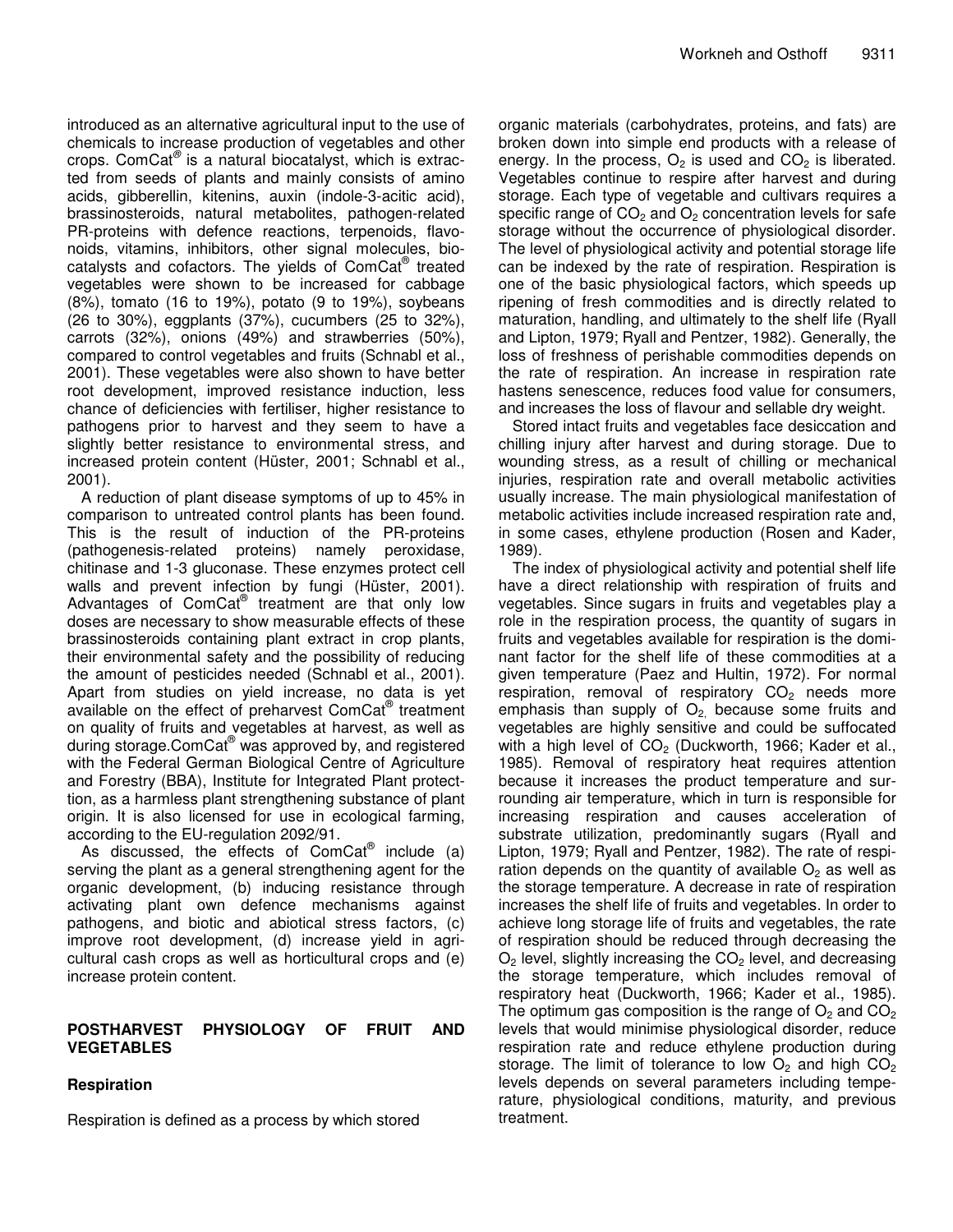#### **Temperature quotient of respiration**

Temperature highly affects the metabolic activities of fruits and vegetables. Relatively higher temperatures increase the rate of respiration and ethylene production during storage. The rate of chemical reactions in fruits and vegetables is also controlled by temperature. It was reported that theoretically, the rate of respiration doubles for each 10°C increase in temperature. Depending on the maturity and anatomical structure of the fruits or vegetables, the temperature quotient of respiration may be more than double (Ryall an Lipton, 1979; Ryall and Pentzer, 1982; Sargent et al., 1991). These researchers showed that the respiration rate of topped carrots increased by 79% at 25 to 27°C, when compared to topped carrots at 0°C. Similarly, the rate of respiration (rate of  $CO<sub>2</sub>$ ) of bunched carrots increased by about 71% at 25 to 27°C, compared to those at 0°C (Hardenburg et al., 1986), and the respiration rate of mature green tomatoes increased by 100% when stored at 25 to 27°C compared to storage at 0°C (Hardenburg et al., 1986).

Preharvest treatments on a farm, or in an orchard, affects postharvest physiology of fruits and vegetables, such as the respiration rates. Physiology of fruits and vegetables begins at the time of blossoming or bud formation and is affected by preharvest factors such as fertilisation, variety, and irrigation, and by environmental factors such as sunlight duration and quality, temperature, humidity etc., as well as preharvest spray of hormones and growth regulators (Ryall and Lipton, 1979; Ryall and Pentzer, 1982; Schnabl et al., 2001). These treatments could possibly have positive or negative effects on the postharvest quality and shelf life of fruits and vegetables, indicating the importance of further integrated research on pre-and postharvest physiology when implementing new preharvest treatment agents or methods.

#### **Ethylene production and effects**

Ethylene advances the onset of an irreversible rise in respiration rate in climacteric fruit and increases the ripening process. The effect of low  $O<sub>2</sub>$  and high  $CO<sub>2</sub>$ levels on the production of ethylene adds to the nature of the ethylene production or inhibition process. Fruits and vegetables are classified into five groups according to ethylene production rates within the ranges of 0.1 ml ethylene kg<sup>-1</sup>h<sup>-1</sup> at 20℃ to 100.0 ml ethylene kg<sup>-1</sup> h<sup>-1</sup> at the same temperature (Kader et al., 1985). In general, the ethylene production rates of tomatoes range from 1.0 - 10 ml kg<sup>-1</sup>h<sup>-1</sup> at 20°C, which classifies them in the moderate class according to ethylene production rate (Ryall and Lipton, 1979; Kader et al., 1985). Tomato is one of the few vegetables to which a known phytohormone, ethylene, is applied commercially to influence the rate of ripening. Ethylene plays a significant role in the physiological and biochemical changes that occur with the

climacteric onset. Lyons and Pratt (1964) reported that endogenous ethylene was present in measurable quantities during the entire growth phase of the tomato fruit. The concentration of ethylene increased 10-fold when fruit growth reached 70 to 93% of its total fruit growth (Lyons and Pratt, 1964).

It was also shown that the concentration of ethylene increased 400 times that of the average measured during growth, at the climacteric onset of ethylene production and onset of ripening. External introduction of ethylene to tomatoes at all stages of development induces ripening and climacteric onset along with phenotypic changes common to normal ripening, such as red color development, fruit softening, and characteristic flavour (McGlasson, 1978 and 1985). However, the acceptable edible quality of tomatoes can only be attained with those that were 93% mature (McGlasson, 1978 and 1985).

In shelf life improvement, maintaining low ethylene concentration and reducing ethylene biosynthesis plays a significant role. Adams and Yang (1977) have shown that aminoethoxyvinylglycine (AVG) block the conversion of sadenosyl-methionine to 1-aminocyclopropane-1-carboxylic acid. Aminoethoxyvinylglycine was also effective in inhibiting ethylene synthesis in slices of green tomatoes, but was only relatively effective in pink and red tomato fruits. Low temperature also reduces induction of ethylene in tomato fruits during storage, so that the shelf life of tomatoes is increased, when stored at low temperature. Higher temperatures increase ethylene production and result in advanced physiological and biochemical changes in fruit (Wiley, 1994).

Ethylene-induced formation of isocoumarin was also characterised in relation to ethylene-enhanced respiration in whole or cut carrots (Lafuente et al., 1996). Sarker and Phan (1979) reported that ethylene induces the formation of isocoumarin (8-hydroxy-3-methyl-6-methoxy-3,4 dihydro-isocomarin) in carrots, a compound associated with bitterness in carrots (Carlton et al., 1961; Simon, 1985). Concentrations of ethylene ranging from 0.1 to 5 ppm, and temperatures from 1 to 15°C, increased respiration, resulting in a more rapid formation of isocoumarin (Lafuente et al., 1996). It was also shown that exposure to low levels of ethylene (0.5 ppm) for 14 days at 1 or  $5^{\circ}$ C resulted in isocoumarin contents of 20 and 40 mg/100 g peel, respectively. These levels were sufficient to bring a detectable bitter flavour in intact carrot roots. These results clearly indicated that carrot quality is highly sensitive to ethylene during storage and transportation, suggesting that ethylene concentration as well as its biosynthesis should be controlled during commercial storage of carrots.

The presence of the commonly identified phytohormones and various growth regulators are believed to have an inductive effect on ethylene production of fruits and vegetables during ripening (Abdel-Rahman et al., 1975; Davey and Van Staden, 1978; Ryall and Lipton, 1979; Ryall and Pentzer, 1982). Some chemicals applied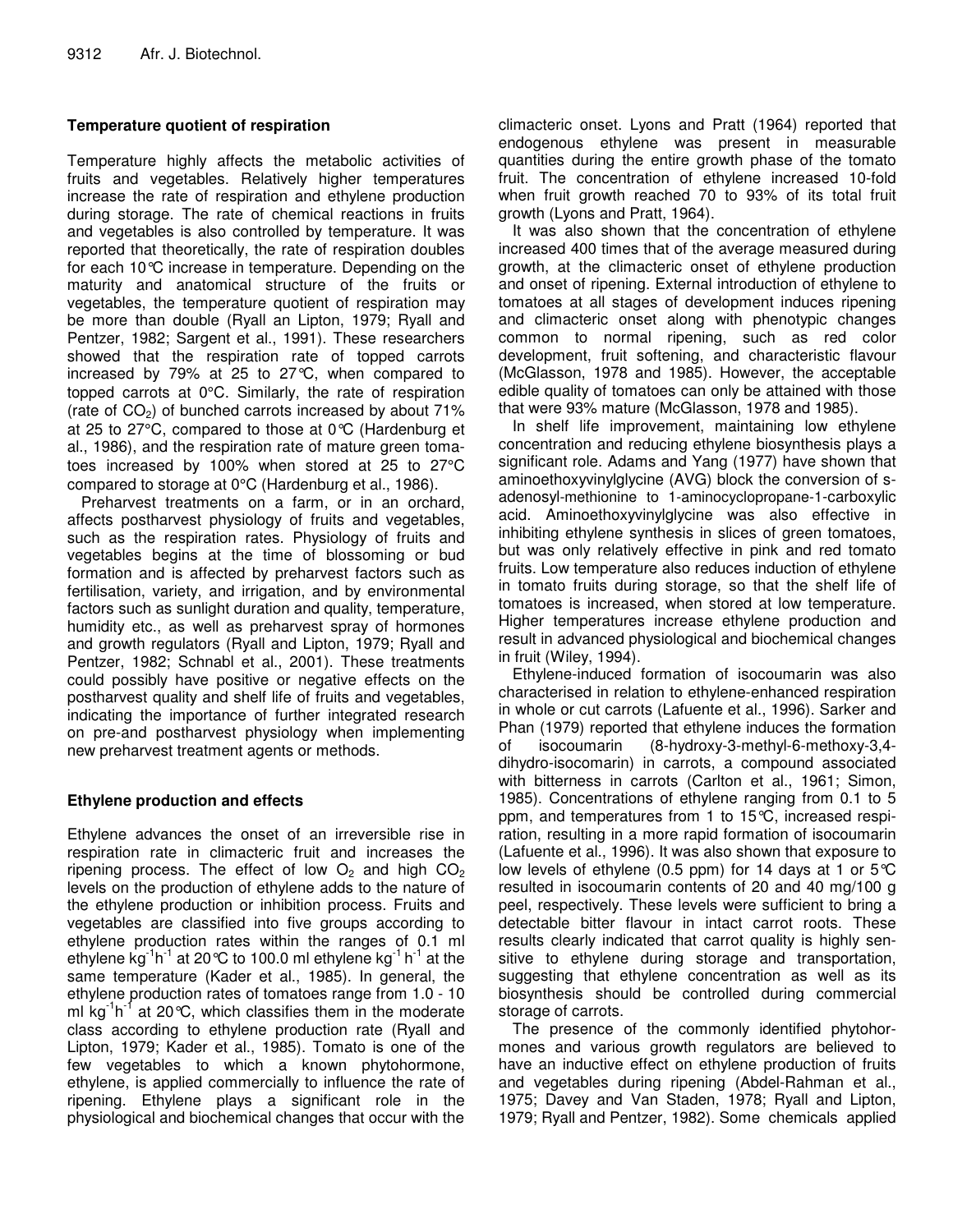to bring about abscission of fruits and vegetables that are important in fruit thinning and mechanical harvesting have been shown to induce ethylene production. These can cause premature ripening in fruits and bitterness in carrots.

#### **Transpirational loss**

Storage temperature and relative humidity play an important role in the physiological changes of fresh produce including physiological weight loss. Water loss is rapid at low relative humidity, since the vapour pressure difference between the commodity and surrounding air is a driving force for moisture transfer from the wet product to the air. In most of the cases moisture content of fresh fruits and vegetables are very high (usually greater than 70%). Therefore, the air inside the flesh is nearly saturated that is, close to 100% relative humidity. Berg and Lentz (1966) noted that the lower humidity ratio causes desiccation and marked softening of carrots, together with some increase in decay. High relative humidity is therefore desirable for reducing physiological weight loss during storage of fruits and vegetables.

Temperature is the other major environmental factor that considerably affects the postharvest physiological weight loss of stored vegetables (Salunkhe et al., 1991). The commodity temperature is highly dependent on the surrounding air temperature. Usually weight loss from perishable commodities is high if surrounding air temperature, flesh moisture content and temperature are high. Vapour pressure increases as air, flesh temperature and moisture content increases. Depending on the magnitude of temperature gradients and relative humidity of the surrounding air the physiological moisture loss varies. In summary, the most important ways to reduce physiological weight loss are by increasing relative humidity and decreasing storage temperature.

#### **Postharvest physiological disorder**

Postharvest physiological disorders affect mainly fruits. Susceptibility to disorders was shown to be dependent on a number of factors, such as maturity at harvest, cultural practices, climate during the growth season, produce size, harvesting, and handling practices. Adverse environmental conditions or a nutritional deficiency during growth and development of fruits and vegetables cause postharvest physiological disorders (Brown, 1973; Eckert et al., 1975; Eckert, 1978a, b and c). They may be classified as low temperature disorders, postharvest physiological disorders and mineral deficiency disorders. Low temperature storage is beneficial because it reduces respiration and metabolic activities. Tropical and subtropical fruit and vegetables require specific ranges of storage temperature. On the other hand, low temperature does not

reduce all aspects of metabolism to the same extent as it reduces respiration. This could lead to a metabolic imbalance due to an accumulation of reaction by-products and possibly a shortage of substrates. Chilling injury is a disorder long observed in plant tissues, especially those of tropical or subtropical origin. This injury is due to the exposure of plant tissue to temperatures below their critical temperature, which is usually below 15°C (Ryall and Lipton, 1979; Bramlage, 1982; Couey, 1982; Wills et al., 1989). The physical symptom of chilling injury and the lowest safe storage temperature for some fruits and vegetables varies. Pitting of the skin due to the collapse of cell beneath the surface and browning of flesh tissues are some of the common symptoms of chilling injury. Therefore, selection of a proper storage temperature range for fruits and vegetables is a critically important factor in order to maintain the best quality and increase shelf life. The approximate lowest safe storage temperature for tomato fruit varies between 7.2-12.8°C (Hardenburg et al., 1986), while carrot roots are not susceptible to chilling injury when stored at temperatures as low as 0°C.

#### **Chemical and biochemical changes during ripening and storage**

During ripening of fruits, several biodegradation processes take place, such as depolymerization, substrate utilization, loss of chloroplasts, and pigment distraction, mainly due to the action of hydrolytic enzymes (esterases, dehydrogenases, oxidases, phosphatases and ribonucleases) (Baker, 1975; Mattoo et al., 1975). There are also some biosyntheses associated with these processes such as syntheses of proteins and nucleic acids, maintenance of mitochondria, oxidative phosphorylation, phosphate ester formation and syntheses linked to the metabolic pathway (Baker, 1975; Mattoo et al., 1975).

#### **Carbohydrates**

Among the changes that may occur during ripening of flesh fruits, such as tomatoes, is a change in the carbohydrates composition mainly due to substrate utilization and action of hydrolytic enzymes (Pratt, 1975). The presence of free or combined sugars with other constituents plays an important role in flavours of vegetables through a sugar to acid ratio balance. During ripening of fruit, carbohydrates undergo metabolic transformations, both qualitatively and quantitatively. Starch is completely hydrolysed into glucose, and fructose and sucrose formed as ripening progresses (Mattoo et al., 1975). However, structural carbohydrates are decreased slightly. Mattoo et al. (1975) reported that pentosans and cellulose are stored carbohydrates, which may also serve as potential sources of acids, sugars, and other respiratory substances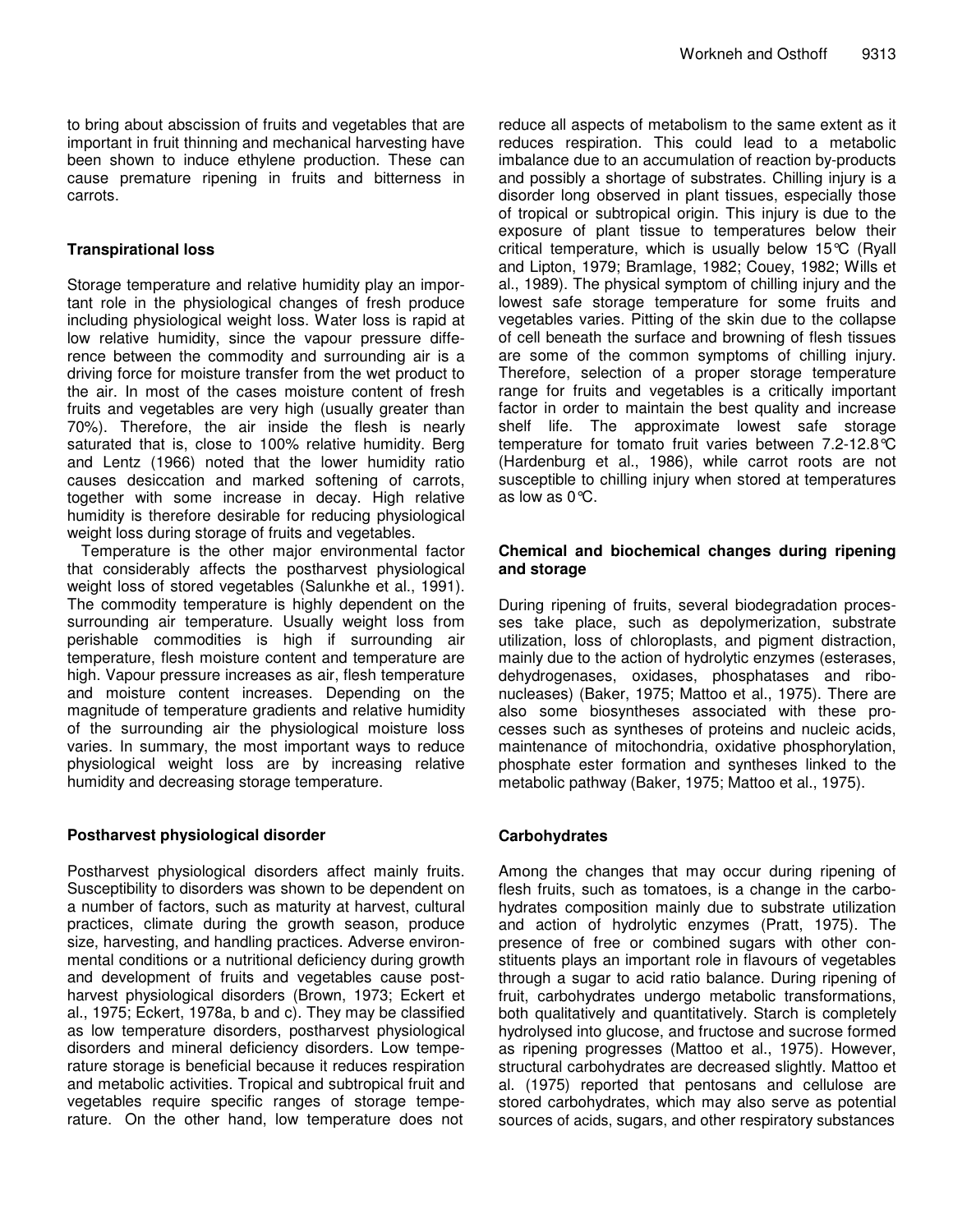#### during ripening.

In tomatoes natural sugars such as arabinose, rhamnose, and galactose are steadily decreased in cell walls as the color changes (Campbell et al., 1990). Several studies have also shown that changes in cell wall carbohydrates similar to those reported for intact fruits occurred in cell walls from pericarp discs (model for intact tomato fruits) (Gross and Wallner, 1979; Gross, 1984; Campbell et al., 1990). Other studies showed that the total sugar content of tomatoes increased during ripening, and may be followed by no further changes or a slight decrease during ripening (Baldwin et al., 1991). Similar findings were reported by other researchers, who showed that sucrose content in tomatoes also decreased with the progress of ripening (Goodenough et al., 1982; Baldwin et al., 1991).

During storage of fruit and vegetables, free sugars show a general initial increase followed by a decrease. The increase in free sugars in some fruit and vegetables are due to the breakdown of polysaccharides. In some fruits approximately equal quantities of glucose and fructose are formed due to hydrolysis of starch. However, as storage time advances, especially in fruit, the content of all three free sugars (sucrose, glucose and fructose) declines. Several factors contribute towards the excessive decline of sugars during storage, such as fruit maturity, storage temperature, concentration of  $O_2$ ,  $N_2$ , ethylene and CO<sub>2</sub>. Higher temperature favours faster utilisation of sugars as substrate in the respiration process (Wiley, 1994).

In carrots, the ratio of nonreducing to reducing sugars exhibits a sharp decrease after 14 to 18 weeks of storage at 1.1°C. Simultaneously an active synthesis of reducing oligosaccharides as raffinose together with the formation of new rootlets is observed (Phan et al., 1973). Temperature also regulates the rate at which biochemical changes occur during storage. Higher temperature activetes enzymatic catalysis and leads to chemical and biochemical breakdown of chemicals in fruits and vegetables during storage. As a result, fruits and vegetables loose firmness faster at higher temperature due to high enzymatic activities (Yoshida et al., 1984).

#### **Organic acids**

Common acids found in fruit includes citric, malic and ascorbic acid. During ripening, organic acids are among the major cellular constituents undergoing changes (Salunkhe et al., 1991). Studies have shown that there is a considerable decrease in organic acid during ripening of fruits. Modi and Reddy (1966), in Salunkhe et al. (1991), showed that concentrations of citric, malic and ascorbic acids declined 10, 40 and 2.5 fold, respectively, in fruits such as tomatoes. The titratable acidity decreases with storage time, especially at higher temperatures (Mohammed et al., 1999). Higher storage temperatures are known to have an increasing effect on the rate of decrease in ascorbic acid content in tomatoes during storage (Salunkhe et al., 1991). However, Mohammed et al. (1999) showed that the ascorbic acid content in tomatoes slightly increased during ripening during storage at 20°C for 14 and 21 days. In general, the ascorbic acid content decreases rapidly after full ripening of tomatoes stored at higher storage temperatures.

In carrots, titratable organic acidity decreases slowly during storage (Phan et al., 1973). However, Phan et al. (1973) reported that stored carrots had high contents of iso-citric and malic acids, which they could not explain. Pyruvic and oxaloacetic acids were not detected in these stored carrots.

#### **Enzyme activity**

As was mentioned above, the biochemical changes are responsible for development of off-flavours, discoloration and loss of firmness of fruit and vegetables and are affected by enzymes. The most important enzymes related to food quality include lipolytic acyl hydrolase, lipoxygenase, peroxidase, catalase, protease, polyphenol oxidase, amylase, pectin methylesterase, polygalacturonase, ascorbic acid oxidase and thiaminase (Svensson, 1977). Lipolytic acyl hydrolase, lipoxygenase, peroxidase, catalase and protease are responsible for the changes in flavour of minimally processed as well as intact fruits and vegetables, while polyphenol oxidase is responsible for the changes in colour, especially during ripening of fruits and vegetables (Wiley, 1994). The changes in softness of fruits and vegetables are due to the activities of amylase, pectin methylesterase and polygalacturonase, which result in loss of texture. The reaction catalysed by ascorbic acid oxidase and thiaminase leads to the loss of nutritional quality of food in terms of vitamins C and B content (Wiley, 1994). Catalase and peroxidase are also known for their oxidative activity during ripening and their activity levels increases considerably during ripening of fruit and vegetables (Mattoo et al., 1975).

Glycolytic enzymes are groups of enzymes responsible for the glycolytic breakdown of sugars, and they increase considerably during ripening of fruits. Other classes of enzymes active during storage of fruit and vegetables include hydrolytic enzymes, invertase, transminases, citrate cleavage enzymes, enzymes of the tricarboxylic acid cycle and chlorophyllase (Mattoo et al., 1975), which are responsible for the hydrolysis of starch, flesh softening in most fruits, the degradation of sucrose, liberation of monosaccharides, turnover of amino acids, and ensuing chlorophyll degradation during ripening.

El-Zoghbi (1994) reported effects of enzyme activity on alcohol-insoluble solid dietary fibres, and texture and firmness changes during ripening of tropical fruit such as mango, guava, date and strawberry. The results showed that alcohol-insoluble solid, dietary fibres, texture and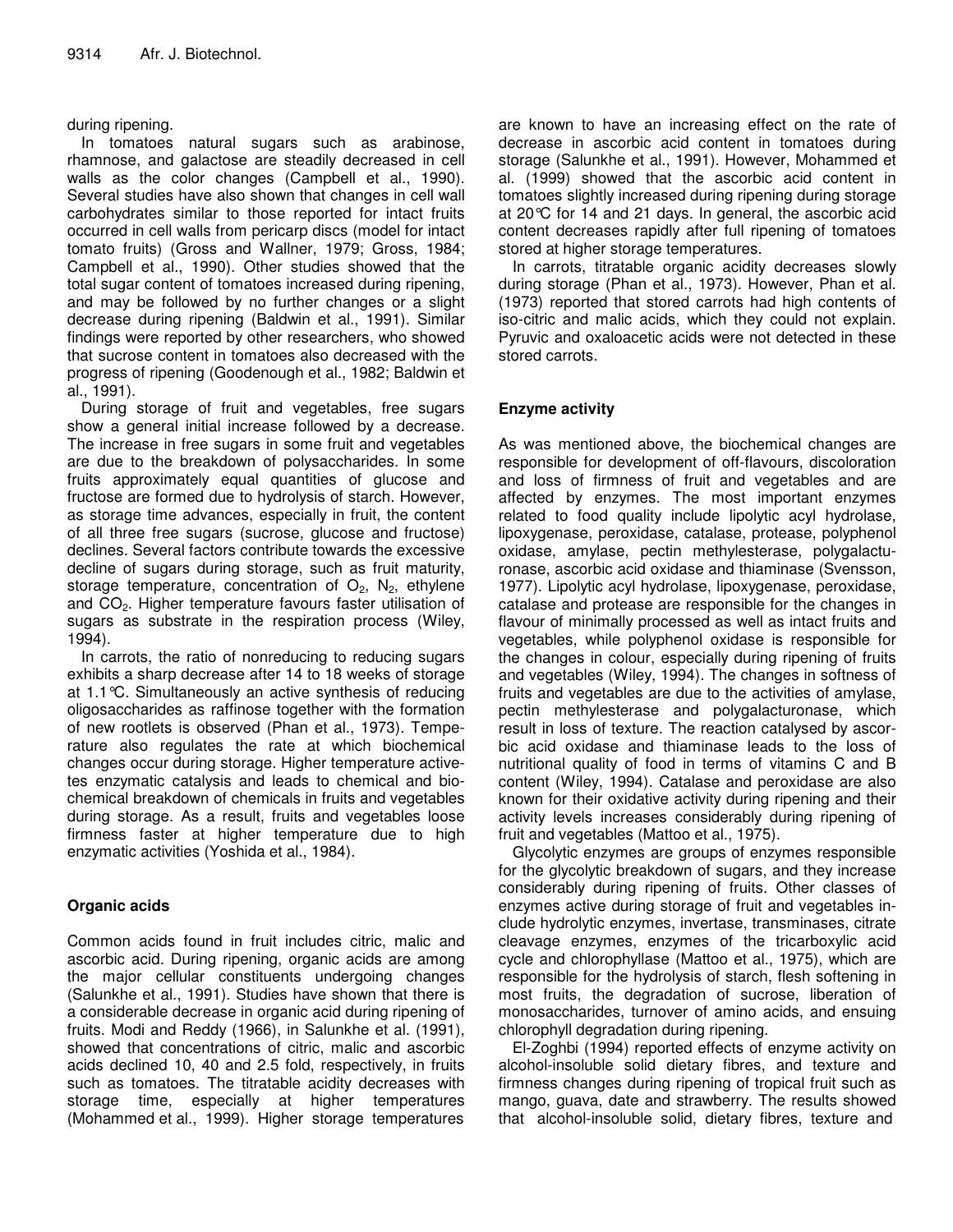firmness declined in these fruit during ripening. However, both polygalacturonase as well as cellulase activities of the fruits increased markedly, during ripening.

The pectin-degrading polygalacturonase (PG) isoenzymes are highly responsible for softening of fruit (Hobson, 1964; Tigchelaar et al., 1978; Marangoni et al., 1995). Bruinsma et al. (1990) demonstrated that these enzymes are highly responsible for most chemical and biochemical changes associated with deterioration of fruit and vegetable quality during ripening and storage. Postharvest treatment had also an effect on biochemical changes related to enzymatic activities during storage (Marangoni et al., 1995; Yoshida et al., 1984; Dodds et al., 1996; Assi et al., 1997). PG normally accumulates to high levels in ripe tomatoes (Kramer et al., 1992). Similarly, Brummell and Harpster (2001) reported that polygalacturonase activity is largely responsible for pectin depolymerization and solublization of polysaccharides. The loss of firmness of tomatoes during ripening is due to the increased activities of PG and pectinesterase (El-Zoghbi, 1994).

In tomato it was shown that ethylene production was induced prior to polygalacturonase production and that it is responsible for triggering PG synthesis indirectly (Grierson and Tucker, 1983). Extracted PG activity in non-chilled tomato fruit significantly correlated with softening of the fruit. However, chilling-associated softening correlated with higher initial extracted pectinmethylesterase (PME) activity. It was suggested that loss of turgor from translocation of water to the PME-modified cell walls was responsible for loss in firmness as a consequence of chilling. Heat treatment, on the other hand, strongly reduces PG activity of tomatoes during ripening and storage (Yoshida et al., 1984). In general, relatively higher temperatures (about 22°C) favour development of PG activity in tomatoes and high temperature treatment suppresses this enzyme activity (Yoshida et al., 1984).

Biochemical processes are also responsible for colouration and loss of firmness of fruits and vegetables (Kertesz, 1951; Doesburg, 1965; Hildebrand, 1989). As a result of increased enzymatic activity occurring due to storage temperature, postharvest quality of tomatoes such as red colour formation, firmness, titratable acidity and decay during ripening are affected (Batu, 1998). Changes in colour from green to red are delayed in the case of tomatoes stored at lower temperature as compared with relatively higher temperature, since the lower storage temperature reduces enzymatic activity. This could lead to increased acidity during storage.

#### **Postharvest microbiology of fruit and vegetables**

The freshness quality and consumer safety of fruits and vegetables depend on the microbial population at harvest, as well as during storage (Brackett, 1992). Fruit and

vegetables are highly susceptible to microbial contamination during growth, harvest and postharvest operations (Madden, 1992). Most fruits have pH values below 4.5. Consequently, under such acidic conditions most of the microorganisms cannot grow easily. Conversely, most vegetables have pH's above 4.5, which creates favourable conditions for various types of microorganisms. Carrots have pH values varying from 4.9-6.3 while tomatoes have lower pH values ranging between 3.9 and 4.7 (Banwart, 1989). Microorganisms account for up to 15% of postharvest decay of fruits and vegetables. Bacteria, yeast and moulds are the three important groups of microorganisms that affect the quality of fruits and vegetables during storage. The sources of these microorganisms could be from environmental air, soil, and poor sanitation during postharvest unit operations.

Several distinct mechanisms for preharvest infection are known. Lesions on stems, leaves and flower parts of infected plants as well as dead plant materials are sites for sporulation of pathogenic fungi (Nelson, 1965; Salunkhe et al., 1991). Rain and wind transport spores of these fungi to flowers and fruits at every stage of their development. When free water is present and the climatic conditions favourable, these spores germinate and rapidly increase the microbial population. The population and type of microorganisms associated with fruit vegetables are different from those of stem and root vegetables, the reason being the differences in chemical composition such as moisture content, titratable organic acid, and free sugar content. Usually the microbial population is higher on stem and root vegetables than in most fruits mainly due to acidity and may be due to the contact with soil.

The most important postharvest diseases of tomatoes include alternaria, rhizopus, buckeye, grey mold, soft rot, acid rot, bacterial soft and ripe rot, which are caused by *Alternaria alternata, Phytophthora* species, *Botrytis cinerea, Rhizopus stolonifer, Alternaria tenuis, Geotrichum candidum, Erwinia cartovora or Pseudomonas* species and *Colletotrichum* species, respectively (Senter et al., 1987; Splittstoesser, 1987; Buick and Damoglou, 1987; Brackett 1988a; Bulgarelli and Brackett, 1991; Salunkhe et al., 1991). The major postharvest diseases of fresh carrots are gray moulds rot, centrospora rot, watery soft rot and bacterial soft rot which is due to *Botrytis cinerea, Centtrospora acerina, Sclerotinia sclerotiorium* and *E. cartovora,* respectively. Similarly, losses of other vegetables in general are due to watery soft rot, cottony leak, fusarium rot, and bacterial soft rot that are caused by *Sclerotinia, Pythium butleri, Fusarium and Erwinia or Pseudomonas* species, respectively.

As ripening of fruits and vegetables progresses, the firmness decreases and the intrinsic factors, which confer resistance during development, can no longer protect against microbial decay (Eckert et al., 1975, 1978). The high moisture and nutrient content of fruits and vegetables adds to susceptibility to invasion by specific pathogenic microorganisms (Eckert, 1978 a, b and c).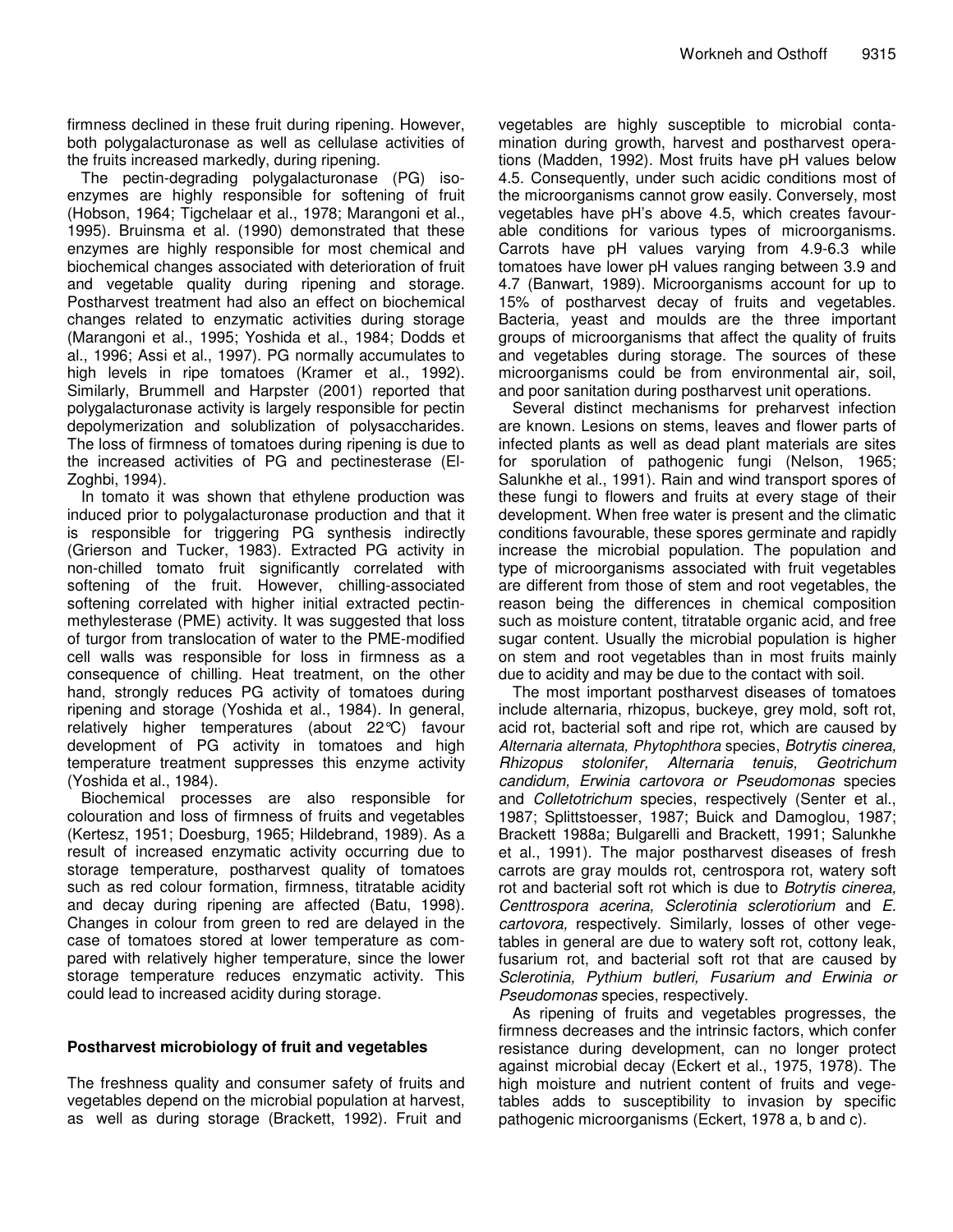The microbial deterioration of fruits and vegetables are highly influenced by environmental factors, such as temperature, moisture content of crops, relative humidity of air, and storage air gas composition. In general, control of postharvest decay of fruits and vegetables are based upon the prevention of infection before as well as after harvest, eradication of incipient infections and retarding the progress of the pathogen in the host by postharvest treatments such as disinfection (Eckert et al., 1975).

#### **POST-HARVEST HANDLING AND STORAGE**

#### **Pre-packaging treatments**

#### **Postharvest disease control**

As mentioned above, the postharvest quality and safety of fresh fruits and vegetables mainly depends on their microbial population (Brackett, 1992). Different approaches have been used to reduce postharvest loss, classified in chemical and non-chemical methods. Various synthetic fungicides and bactericides have been used alone or in combination with chlorination to limit the growth and transmission of diseases caused by microorganisms during storage of fresh commodities. However, chemicals may have a negative impact on agriculture in developing countries (Eckert, 1990; Conway et al., 1999; Qadir and Hashinaga, 2001). Biological products such as Aspire, BioSave, and Yield Plus are now available in the marketplace of developed countries to control growth of bacteria or fungi. *Pseudomonas syringae van Hall* (strain ESC-11) is sold commercially under the names BioSave-11 and BioSave-110 (EcoScience Corp., Orlando, Florida), and is currently being used to control decay on apples and pears caused by *B. cinerea*, *Mucorpiriformis fischer*, and *Pseudomonas expansum* (Janisiewicz and Marchi, 1992; Janisiewicz and Jeffers, 1997).

Other methods used to control postharvest diseases are modification of pH, chemical treatments or a combination (Huxsoll and Bolin, 1989; King and Bolin, 1989). The success of these products, however, remains limited (Wisniewski et al., 2001). The reason may include the following: (a) there is an increasing consumer concern over the use of pesticide as a postharvest decay control of food (Wisniewski and Wilson, 1992), (b) the use of fungicides may result in predominance of fungicide resistant strains (Elmer and Gaunt, 1994), (c) the variability experienced in the efficiency of these products, and lack of understanding of how to adapt "biological approaches" to a commercial setting (Wisniewski et al., 2001). Researchers and industries have come up with some noble ideas such as using combinations of different antagonists. However, these approaches seem to meet with consumer resistance (Wisniewski et al., 2001).

Much work as been done on non-chemical approaches and efficient postharvest disease control methods including various physical treatments such as biocontrol agents, heat, ultra-violet light and ionising radiation. Some novel heat treatment approaches to postharvest decay control of fruits and vegetables were developed and applied in Israel (Rodov et al., 1995; Afeke et al., 1998; Fallik et al. 1999, Fallik et al., 2000). The postharvest decay of bell pepper was significantly decreased by hot water treatment dipping at temperatures of 45 and 53°C for 15 and 4 min, respectively (Gonzalez et al., 1999). Heat treatment, when combined with fungicide treatments, was also reported to be effective and can be an useful alternative method to control postharvest decay (Conway et al., 1999). In this case the effect of fungicide residues on human health and costs associated with combinations of treatments has to be considered. However, the application of some of these methods, such as heat treatment, require equipment that is complex and costly for use in under-developed countries (Rodov et al., 1996).

Intensive research was conducted on the efficiency of chlorine solutions to control the growth of pathogenic microorganisms on fresh produce and minimally processed "ready-to-eat" fruits and vegetables (Wei et al., 1995; Zhuang et al., 1995; Park et al., 1995; Velazques et al., 1998; Beuchat et al., 1998; Delaguis et al., 1999; Escudere et al., 1999; Li et al., 2001; Beuchat et al., 2001; Ukuku and Sapers, 2001; Prusky et al., 2001). These studies were carried out on the survival of inoculated spoilage fungi such as *Alternaria hydrophila* (Velazquez et al., 1998; Beuchat et al., 2001), *A. alternata* (Prusky et al., 2001) and human pathogenic bacteria such as *Salmonella montevideo* (Zhuang et al., 1995), *Salmonella stanley* (Ukuku and Sapers, 2001) and *Yersinia enteroocolitica* (Escudero et al., 1999). Similarly, studies on the normal microbial populations of harvested vegetables were also reported (Beuchat et al., 1998; Prusky et al., 2001). The concentration of free chlorine in these studies varied from 50 to 2000 and ppm and dipping times from 1 to 10 min.

Chlorination, when used in combination with nonchemical methods, is effective in reducing postharvest disease losses. Warm chlorinated water was shown to reduce microbial loads by 3 log cfu.  $g^{-1}$  in lettuce washed in chlorinated water at  $47^{\circ}$ C, and 1 log cfu. g<sup>-1</sup> at 4 $^{\circ}$ C (Delaquis et al., 1999). Similarly, the combination of different chlorine concentrations (50 to 400 mg/ml NaOCl, pH 7.0) with 52.5°C water were shown to be more effective than use of water or chlorine solutions at 20°C for reducing initial microbiological flora in minimally processed green onions Park et al. (1995) reported that the microbial load of the minimally processed watercress and onion was effectively reduced with chlorine (100 ppm). However, high concentrations of chlorine resulted in greater microbial proliferation after 7 days of storage, loss of ascorbic acid and significant colour changes in stored cut vegetables.

Preharvest dipping treatment in the organic chlorine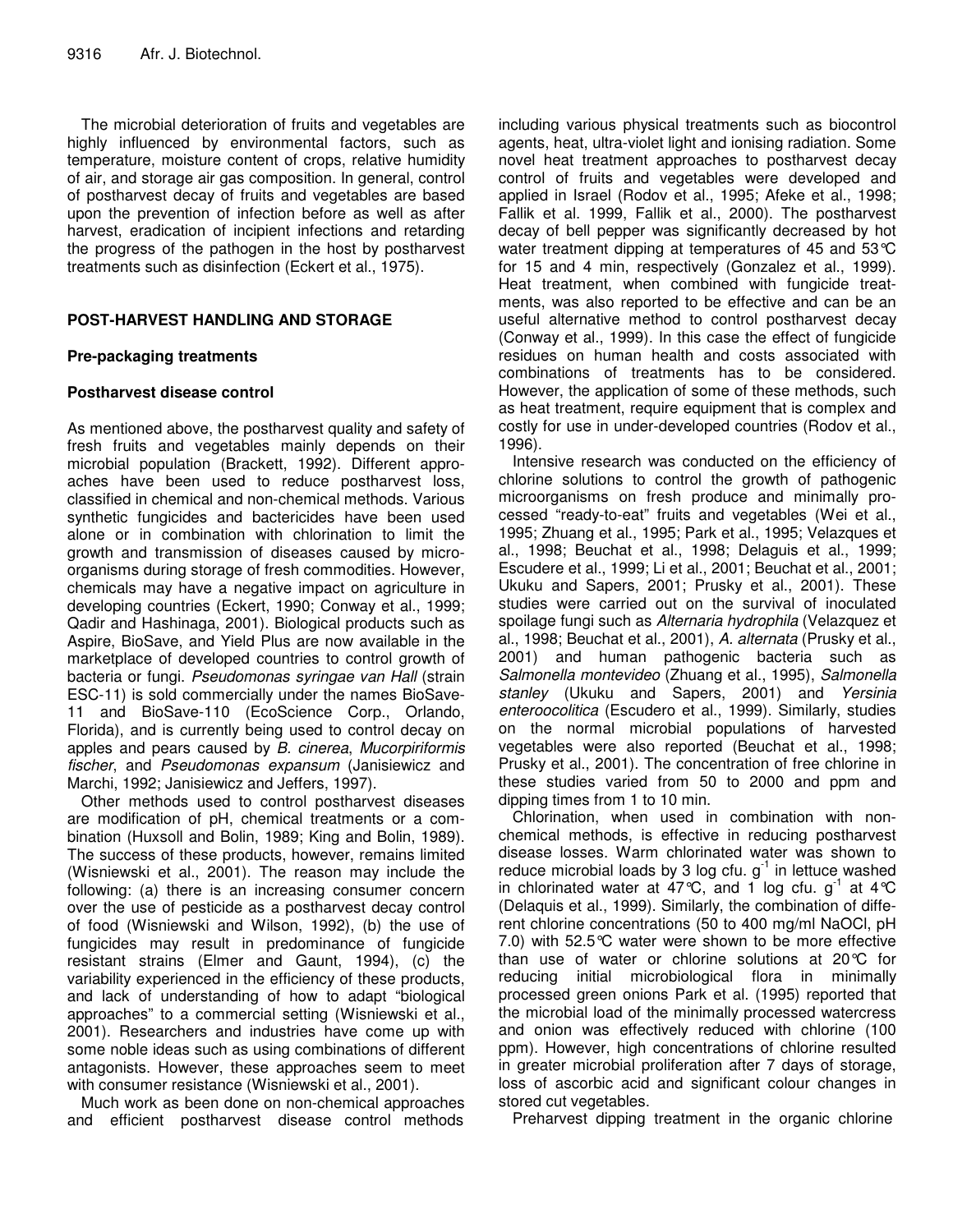compound troclosene sodium extended the storage life of fruit by delaying development of black-spot disease (Prusky et al., 2001). All the research work cited here, has been devoted to the control of pathogens and postharvest decay by microorganisms without any emphasis on the effect of free chlorine on the quality, or the physiological and biochemical quality changes.

In general, chlorination is an effective method especially in reducing microbial load in intact fruits and vegetables. For several reasons, such as availability of chlorinated solutions and cost, chlorine disinfection seems to be a good method for application in developing countries. The efficacy of chlorine solution on postharvest physiological as well as chemical and biochemical changes still needs to be explored.

#### **Electrochemically activated water (anolyte water)**

Anolyte water is prepared from an aqueous solution of NaCl and this electrochemically-activated water is known to be a powerful, non-toxic, non-hazardous disinfectant. Two kinds of electrochemically activated water are produced, anolyte and catholyte. The anolyte water is described as having an oxidation-reduction potential (ORP) in the region of +1000 mV and catholyte an ORP of –800 mV, and the pH value of catholyte is in the alkaline region while the pH value of anolyte is in the acidic region. Current thinking around the concept is that the ORP of both solutions fluctuates between these values at a rate too rapid to measure. Some of the biocidal agents (free radicals) in the solutions are  $ClO<sub>2</sub>$ , HCIO, Cl<sub>2</sub>, CIO,  $H_2O_2$ , HO<sub>2</sub>, NaHO, O<sub>2</sub>, O<sub>3</sub>, H<sup>o</sup> and <sup>\*</sup>OH. Prilutski and Bakhir (1997) investigated properties of anolyte and catholyte produced by diaphragm electrolysis of aqueous solutions. Their results showed that catholyte and anolyte have different physical-chemical properties. Anolyte is thought to have the antimicrobial effect and catholyte a detergent or cleaning effect (Popova et al., 1999). The presence of the free radicals with their oxidising effects in the solutions is considered of great importance. It is the free radicals (working substances), which gives anolyte bactericidal and sporicidal activity (Aquastel, 2000), since higher organisms possess antioxidant defence systems, whereas microorganisms generally do not.

The electrochemically produced anolyte water was effectively used in drinking water disinfecting units (Aquastel, 2000). The determination of organic chlorine compounds and trihalogenmethanes showed significantly less formation of these by-products. Moreover, the formation of halogens were significantly less than defined standard requirements and the pH-value only slightly decreased (Aquastel, 2000). Anolyte attracts interest since it is an environmentally and ecologically friendly substance for use as a postharvest fruit and vegetables disinfectant. Based on these and the antimicrobial action

of anolyte, its potential to be used as a postharvest disinfectant of fruit and vegetables should be explored.

#### **Packaging**

#### **Controlled atmosphere packaging**

Controlled atmosphere storage refers to storage of food in a gas atmosphere that is different from the normal composition of air. In controlled atmosphere the headspace gas is precisely adjusted to the atmosphere composition required by a specific fruit or vegetable (Perry, 1993). Controlled atmosphere storage is mostly used for the long-term storage of whole fruits and vegetables in warehouses, bulk storage and transportation.

Over 4000 research papers have been published giving information on the optimal modified atmosphere conditions for cultivars of fruits and vegetables (Zagory and Kader, 1988; Kader et al., 1989). These literatures have built good basic principles of controlled atmosphere storage and significantly contributed towards the success of this technology in developing countries (Lioutas, 1988).

The major influence on the choice of controlled atomsphere conditions is the susceptibility of particular cultivars to superficial scald (Johnson, 1999). Using controlled atmosphere storage methods, the gas compositions have to be adjusted to a certain level specific to each fruit and vegetable type, and it is unlikely that there will be benefits from further adjustment of the compositions of oxygen and carbon dioxide without risking the damage to certain fruits and vegetables (Johnson, 1999).

The controlled atmosphere gas compositions required by a given commodity is obtained by mixing appropriate volumes of gases. Certain machinery are needed to mix and control the gas composition of the air during the storage period. In controlled-atmosphere storage packaging, atmospheric conditions (level of gases) are continuously controlled and adjusted to maintain the optimal concentrations required by specific fresh produce. As a result of this, it is capital intensive and expensive to operate for short-term storage (Kader et al., 1989). The factors that could probably determine the success of controlled atmosphere technology in developing countries are the cost and complexity (multidisciplinary nature) of the technology. However, controlled atmosphere storage is not appropriate for some commodities. For example, Lipton (1977) has shown that controlled atmosphere storage was not advantageous for carrot storage, and recommended the use of modified atmosphere packaging.

Low  $O<sub>2</sub>$  or high  $CO<sub>2</sub>$  levels may be of benefit for very short-term preservation of vegetables, as for example, with asparagus (Torres-Penarada and Saltveit, 1994), banana (Wills et al., 1990) and some vegetables (Wills et al., 1979). Low  $O_2$  or high  $CO_2$  conditions result in partial or full anaerobic respiration and produce volatile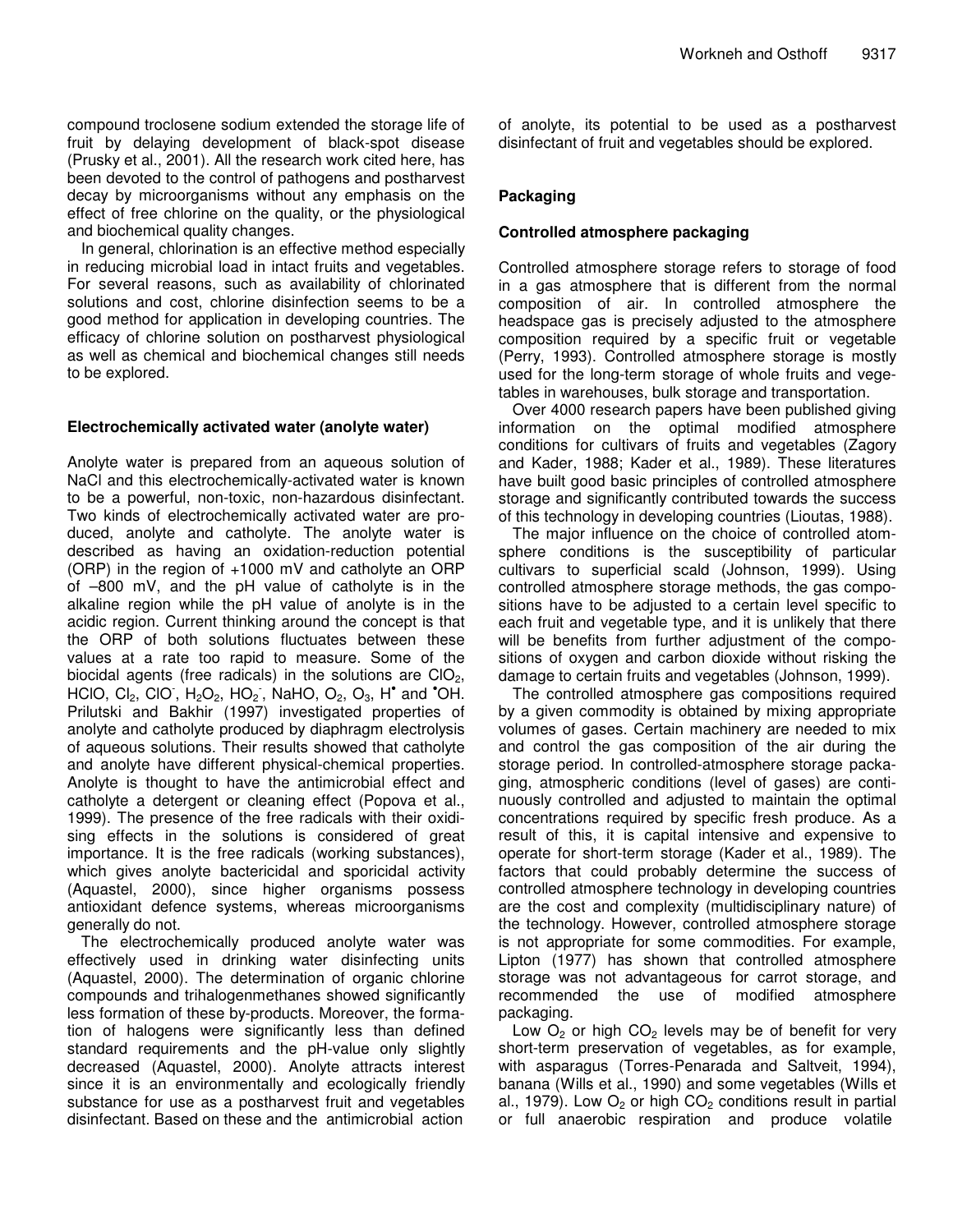compounds (acetaldehyde and ethanol) responsible for aroma of fresh fruits (Morris et al., 1979; Paz et al., 1981). However, excessive accumulation of volatile compounds may lead to off-flavours and some physiological disorders (Ke and Kader, 1989). A study on the effects of low  $O_2$ and high  $CO<sub>2</sub>$  levels on tomato physiology and composition showed that fruits treated with low  $O<sub>2</sub>$  or high CO<sub>2</sub> had skin injury and blotchy ripening (Klieber et al., 1996). The incidence of fruits showing disease when ripe, increase with increasing treatment time with  $O_2$  and  $CO_2$ (Klieber et al., 1996). Sozzi et al. (1999), on the other hand, reported that keeping tomatoes in controlled atomspheres, even in the presence of ethylene, had marked residual effects. These results suggested an antagonism between elevated  $CO<sub>2</sub>$  or low  $O<sub>2</sub>$  and exogenous ethylene levels, which could determine most of the physiological behaviour under controlled atmosphere storage, though a direct regulatory mechanism by  $O_2$  and/or  $CO_2$  should not be discarded. The literature cited indicated that controlled atmosphere storage of tomatoes in conditions of low  $O<sub>2</sub>$ and  $CO<sub>2</sub>$  atmosphere might have economic benefits for very short-term storage of a few days.

#### **Modified atmosphere packaging (MAP)**

Historically, modified atmosphere packaging (MAP) has been erroneously described as synonymous with controlled-atmosphere storage (CAS) or controlled-atmosphere packaging (CAP). Modified atmosphere packaging (MAP) is defined as the "packaging of perishable products in an atmosphere which has been modified so that its composition is other than that of air" (Hintlian and Hotchkiss, 1986). MAP storage implies a lower degree of control of gas concentrations as compared with controlled atmosphere and vacuum packaging. Typically, initial atmospheric conditions are established for a transient period, and the interplay of the commodity physiology and the physical environment maintain those conditions within broad limits (Zagory and Kader, 1988). Modified atomsphere is depletion of oxygen  $(O_2)$  and emanation  $CO_2$ , occurring within a sealed plastic packaging headspace. This happens when fruit and vegetables are respiring.

Modified atmosphere packaging can be created either as a result of commodity respiration (passive) or intentionally through active packaging (Zagory and Kader, 1988). Passive modified atmosphere can be achieved in hermetically sealed packages due to commodity respiration. Levels of  $O<sub>2</sub>$  and  $CO<sub>2</sub>$  concentrations then adjusted themselves to the commodity-desired range as a result of  $O_2$  consumption and  $CO_2$  evolution during storage. If a commodity's respiration characteristics are matched to the film permeability value, the optimum favourable modified atmosphere can be created for a specific product (Smith et al., 1987).

The atmosphere created by modified atmosphere packaging (MAP) depends on product, environmental and

packaging film factors. Product factors include respiration rate, respiration quotient, quantity of the product, and  $O<sub>2</sub>$ and  $CO<sub>2</sub>$  concentrations necessary to approximately achieve optimum reduction of product aerobic respiration rate. Packaging film factors consists of permeability of polymeric packaging materials to  $O_2$  and  $CO_2$  and water vapour at a selected storage temperature. Temperature, relative humidity, light and sanitation represent the environmental factors. This indicates that as many factors as possible should be included during MAP of fresh vegetable trials (Zagory and Kader, 1988). A proper understanding of the basic principles of the physiology, chemical, biochemical and microbiological properties of vegetables during MAP storage is required for the use of this technology.

Physiological changes: The beneficial effect of modified atmosphere packaging on increasing shelf life of perishable products is partially due to the decrease in  $O<sub>2</sub>$ and the increase in  $CO<sub>2</sub>$  levels, and partially to the decrease in physiological loss in weight (Biale, 1946, 1960; Fidler et al., 1973; Isenberg, 1979; Smock, 1979; Ben-Yehoshua et al., 1983). The role of MAP is to primarily reduce respiration rate of fruit and vegetables by retarding metabolic activities. Reduced respiration also retards softening, and slows down various compositional changes associated with ripening (Kader, 1986).

It is obvious that plant tissue responds quickly to low  $O<sub>2</sub>$ or high  $CO<sub>2</sub>$  levels during MAP storage. Low  $O<sub>2</sub>$  levels were shown to reduce the rate of respiration and resulted in a delay in climacteric onset of the rise in ethylene levels and a decrease in the rate of ripening (Fidler et al., 1973; Kader, 1986; Kannelis, et al., 1990; Yang and Chinnan, 1988a, b; Kannelis et al., 1991). Hypoxia conditions (low  $O<sub>2</sub>$  levels) have shown to inhibit the accumulation of RNA, protein, and DNA synthesis associated with the wounding of vegetables (Butler et al., 1990). The lowest limit of  $O<sub>2</sub>$ level, which can be tolerated by vegetables, is a critical factor that must be taken into consideration in selecting proper MAP for fruits and vegetables such as carrots and tomatoes (Butler et al., 1990).

Burg and Burg (1967) have shown that the  $CO<sub>2</sub>$  level is a competitive inhibitor of ethylene production during storage, and metabolic activities are reduced through an increase in  $CO<sub>2</sub>$  levels in the headspace. Low  $O<sub>2</sub>$ , high  $CO<sub>2</sub>$  or both decreases the production of ethylene during modified atmosphere packaging (MAP) storage, which means lower rates of respiration, and prolongs the shelf life of produce (Blackman, 1954; Aligue, 1995; Agar and Streif, 1996; Petracek et al., 2002). This is for the benefit of both climacteric and non-climacteric fruits and vegetables during storage. The levels of  $CO<sub>2</sub>$  and  $O<sub>2</sub>$  in the headspace of packages balance each other and have a coupled effect on the metabolic activities of fresh produce during storage. The effect of lower  $O_2$  and higher  $CO_2$ levels on respiration is additive and can reduce respiration more than effected separately (Kader et al., 1989).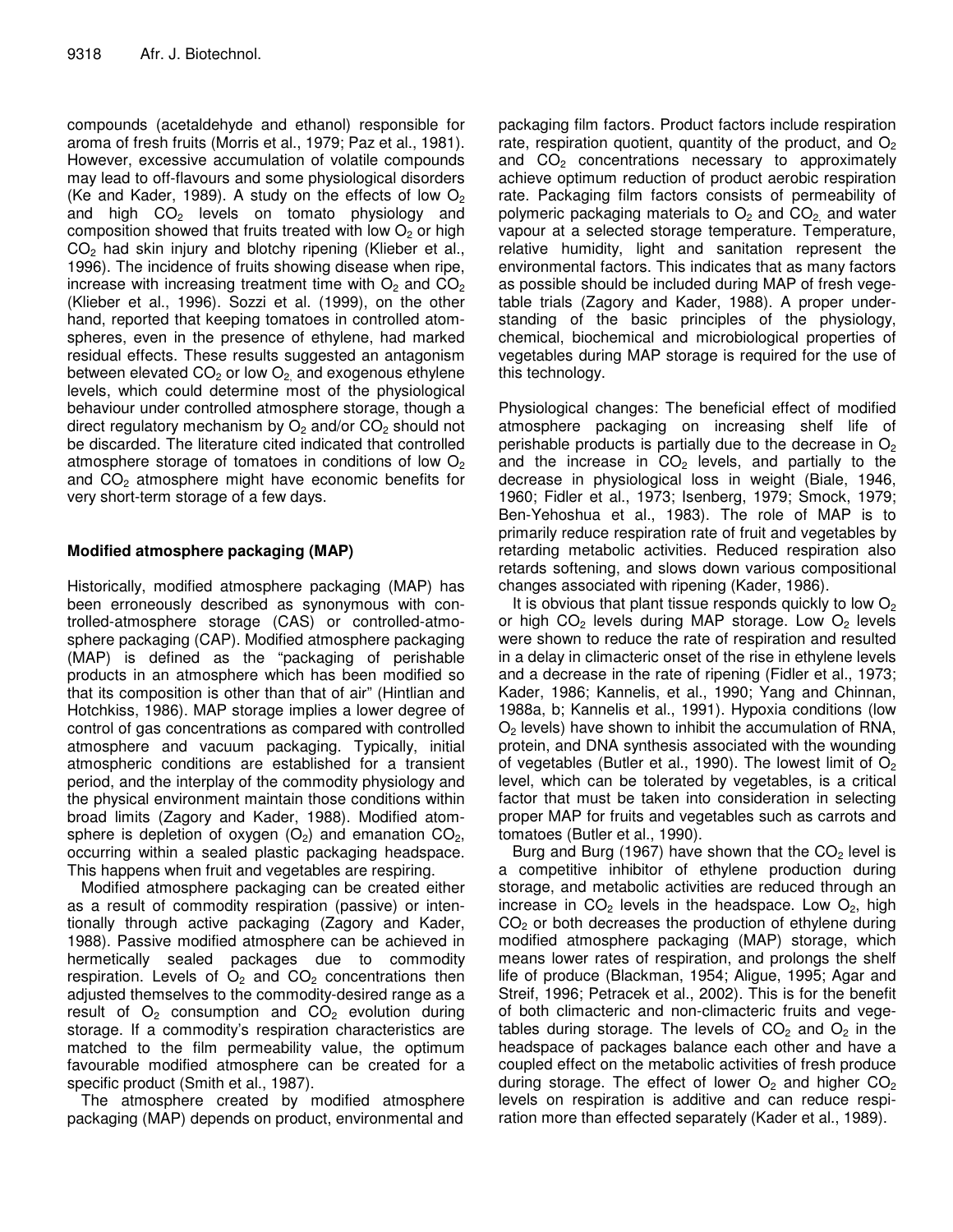These means high levels of  $CO<sub>2</sub>$ , when coupled with low  $O<sub>2</sub>$  levels have a cumulative effect on the respiration rate.

Oxygen and  $CO<sub>2</sub>$  levels below or above the optimum levels specific to each fruit or vegetable can cause physiological damage. Exposure of fresh commodities to extreme levels of  $O_2$  and  $CO_2$  below and above that required for normal respiration, may initiate anaerobic respiration and lead to the development of off-flavours due to the accumulation of ethanol and acetaldehyde (Zagory and Kader, 1988). Increased  $CO<sub>2</sub>$  is also associated with an increase of acidity in plant tissues with a subsequent reduction in pH. This acidification could lead to inactivation of enzymes, or phytotoxicity by CO<sub>2</sub>.

Chemical and biochemical changes: The loss in firmness, development of off-flavours, and discoloration of fresh and minimally processed commodities after harvest or during ripening or storage, is the result of various biochemical changes. A review on the biochemical basis for effects of modified atmosphere packaging (MAP) on fruits and vegetables by Kader (1986) indicated that biochemical and compositional changes such as color, texture (firmness), flavour, and nutritive value can be reduced due to the modified atmosphere created by MAP during storage. MAP may inhibit enzymatic activities responsible for the deterioration in the mentioned quality parameters of fresh commodities during storage. The loss of chlorophyll and lycopene synthesis is reduce when tomatoes are stored in a modified atmosphere of less than  $4\%$  O<sub>2</sub> and  $4\%$  CO<sub>2</sub> for 2 months (Goodenough and Thomas, 1980). The appearance of PG is delayed for up to 8 weeks in green mature tomatoes stored in 5%  $O<sub>2</sub>$ and 5%  $CO<sub>2</sub>$  at 12.5°C (Goodenough et al., 1982), suggesting delayed fruit softening. Burton (1974) reported that the changes in starch to sugar conversion is slower in packaged fruit and vegetables with a headspace containing 5 to 20%  $CO<sub>2</sub>$  or less than 3%  $O<sub>2</sub>$  at 2°C.

Under MAP the effect of polyphenoloxidase and tyrosinase, the enzymes responsible for browning of plant tissue, decreases as a result of limited availability of  $O<sub>2</sub>$ as a substrate (Anese et al., 1997). A reduction in  $O_2$ levels or increase in  $CO<sub>2</sub>$  levels in the microenvironment of a crop by modified atmosphere packaging (MAP) could reduce enzymatic activities responsible for quality deterioration (Duckworth, 1966; Ruall and Lipton, 1979; Ryall and pentzer, 1982; Kader et al., 1985). However, the effect of low  $O<sub>2</sub>$  created during MAP on biochemical changes cannot be separated from the effect of increased CO<sup>2</sup> (Murr and Morris, 1974; Bown, 1985; Siriphanich and Kader, 1986; Ballantyne et al., 1988b). Barth et al. (1993) reported that MAP of broccoli stored at 20°C for 96 h resulted in a significant decrease of peroxidise (POX) activity after 24 h compared to POX activities in unpackaged samples. The chemical compositions such as ascorbic acid and total chlorophyll also remained higher in packaged broccoli, but  $O<sub>2</sub>$  levels below 3% increases the

concentrations of ethanol and acetaldehyde, and activities of pyruvate decarboxylase and alcohol dehydrogenase, which results in ethanolic fermentation in fresh-cut carrots (Kato-Noguchi and Watada, 1997).

This review shows that MAP has an effect on the biochemical as well as chemical changes in fruits and vegetables during ripening and storage through reducing the levels of  $O_2$  and increasing the levels of  $CO_2$  in the headspace. Generally, the lower the  $O<sub>2</sub>$  concentrations achieved by the MAP the lower the rate of chemical as well as biochemical changes, resulting in reduced respiratory metabolism and other biochemical processes, and leading to retention of chemical quality characteristics. However, maintenance of optimum minimum  $O<sub>2</sub>$  concentration inside the packages is very important to avoid accumulation of excessive volatile compounds responsible for off-flavour and physiological disorder. This entails the need for selection of appropriate packaging material for the specific fruits and vegetables.

Microbiological changes: The extended shelf life of many MAP may allow extra time for microorganisms to reach dangerously high levels in a food. Even in the case of slow growing photogenic microorganisms, extended shelf life using MAP gives them sufficient time to multiply, if not properly managed during storage. Additional research in the microbial control on MAP foods is still needed.

Hao et al. (1999) studied microbiological quality and production of botulinum toxin in MAP of broccoli, carrots, and green beans. Types of packaging material affected the quality of vegetables without noticeably influencing the growth of microorganisms. These results created awareness that the use of modified atmosphere packaging (MAP) could have both positive as well as negative effects on the microbial flora associated with fruits and vegetables during storage based on the pre-packaging treatment and storage conditions. However, their result showed that the toxin was not detected in the vegetables under study.

Microorganisms require certain conditions to grow and reproduce. These conditions are either properties of food such as nutrients, pH and water activity or extrinsic properties of food associated with storage environment such as oxygen, light, temperature and time. The most important environmental factors are gaseous composition and temperature. Modified atmosphere packaging, in principle, controls these factors to reduce or suppress spoilage and extend shelf life of fresh produce. Anese et al. (1997), studying the effect of modified atmosphere packaging on microbial growth, have shown that CO<sub>2</sub> and  $N<sub>2</sub>$  levels were the most effective in inhibiting microbial growth. Concentrations of  $CO<sub>2</sub>$  in excess of 5% inhibit the growth of microorganisms of most foods. However, the pH of MAP foods increases with increase in carbon dioxide concentration in packages. Direct suppression of microorganisms by MAP has only been possible with the horticultural commodities that can withstand carbon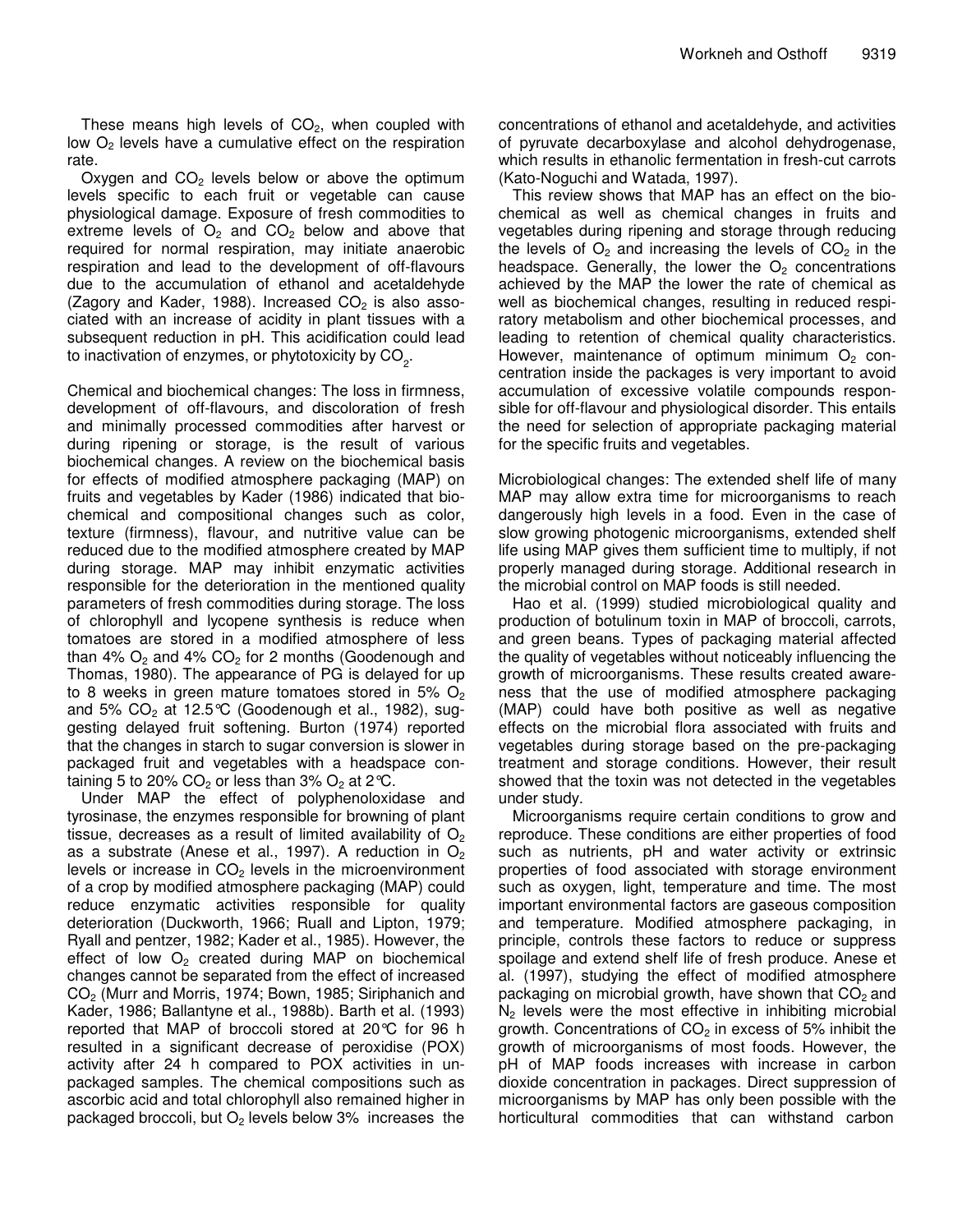dioxide levels at 20% or above without development of off-flavours, odours, and colours (Harvey, 1982; Aaron, 1989). The ability of modified atmosphere alone is not sufficient to limit the incidence of spoilage of fruits and vegetables. The necessity of pre-packaging treatments to reduce initial microbial load, as well as limiting their growth during storage, is critical.

Conversely, unsuitable MAP can prevent wound healing, speed up senescence, or incidence of physiological breakdown, making fruits and vegetables more susceptible to postharvest pathogens. EL-Goorani and Sommer (1981) suggested that  $O<sub>2</sub>$  levels below 1% of  $CO<sub>2</sub>$  levels above 10% could be utilised to limit the growth of yeasts and moulds.

In summary, the growth of microorganisms is likely to continue inside MAP vegetables and fruits, especially for those that need higher  $O_2$  and lower  $CO_2$  levels. Additional pre-packaging treatments are therefore still required.

#### **Postharvest factors affecting map**

The microenvironment created and maintained in the headspace of a package is the net result of the interaction of commodity factors, environmental factors and packaging material characteristics. Zagory and Kader (1988) described the effects and development of modified atmospheres in the packaging of fresh produce. In order to maintain quality of fruits and vegetables, the product, environmental and packaging material factor must be considered in creating favourable conditions for MAP of fresh produce in order to keep the quality. Therefore, in this section a brief description of commodity factors and environmental and packaging material factors for MAP will be presented.

Commodity factors: In order to develop an appropriate modified atmosphere environment in packages several product factors need to be understood. These includes the rate of  $O<sub>2</sub>$  uptake and  $CO<sub>2</sub>$  evolution, permeability of packaging films to  $O_2$  and  $CO_2$ , tolerance of plant materials to levels of these gases and diffusivity of fruits and vegetable skin and flesh to  $O_2$  and  $CO_2$  (Fidler et al., 1973; Isenberg, 1979; Smock, 1979; Kader, 1985; Salveit, 1989). Zagory and Kader (1988) classified the commodity factors affecting the effectiveness of MAP according to resistance to gas diffusion, respiration, ethylene production and sensitivity, optimum temperature, relative humidity, and gas concentrations.

Resistance to gas and water diffusion across the plant material varies with different vegetables or fruits, cultivars, plant organs and stage of maturity (Cameron and Reid, 1982). The resistance to gas diffusion is affected more by anatomical difference than biochemical differences among various vegetables and fruits (Burton, 1974). However, the rate at which  $O<sub>2</sub>$  passes through skin or

epidermal tissue depends on the  $O<sub>2</sub>$  gradient (Kader et al., 1989; Burg, 1990). In some commodities, the skin and epidermal tissue may possess pores, called stomata, and lenticles, which are the passages for the  $O<sub>2</sub>$ . Cranberry, tomato and green pepper skins contain no pores, and all gases diffuse through holes in the pedicel scar. The resistance of gas diffusion through the boundary gas layer and skin of most fruits and vegetables varies with the type of gases, that is,  $O_2$ ,  $CO_2$  and ethylene (Burg, 1990). The rate of gas diffusion from the surface of the product to the interior also depends on the proportion of gas space. In the case of minimally processed fruits and vegetables, the released cellular fluid flows into the gas space and blocks gas transfer. Diffusion of gas would be much slower in cell sap than in the gas-filled intercellular spaces (Burg, 1990). In general, the structures such as the skin, the cell wall, the intercellular space and the cytosol are the barriers of  $O<sub>2</sub>$  movement to the mitochondria in the cell.

The respiration of fruits and vegetables was discussed above, but without taking into account packaging films and MAP. The effectiveness of packaging films can be evaluated by their ability in keeping the normal respiration rate of produce without decomposition. Based on the rate of respiration, fruits and vegetables are classified as climacteric or non-climacteric. Tomato and carrot are classified as climacteric fruit and root vegetables, respectively, with moderate respiration rates compared to the other fruits and vegetables. The respiration rate increases consistently with an increase in storage temperature. The respiration rate of topped carrots is from 10 to 20 mg kg $^{-1}$  h $^{-1}$  and 46 to 95 mg kg $^{-1}$  h $^{-1}$  at 0  $^{\circ}\textrm{C}$ and 20 to 21°C respectively. For mature green tomatoes the respiration rate varies from 5-8 and 28-41 mg kg<sup>-1</sup> h<sup>-1</sup> at 4 to 5°C and 20 to 21°C storage (Salunkhe et al., 1991). Thus, it is apparent that a reduction in storage temperature is an effective means of extending the commercial life of tomatoes and carrots using MAP.

The rate of ethylene production of fresh produce, and the sensitivity to this hormone, determines the type of packaging film appropriate for secured quality maintenance and shelf life extension (Zagory and Kader, 1988). Tomato produces 1 to 10 mg  $CO<sub>2</sub>$ . kg<sup>-1</sup> h<sup>-1</sup> ethylene, which is moderate compared to some other fruits (Kader et al., 1985). Very low concentrations of ethylene are required to advance biochemical and physiological changes during storage and accelerate the ripening processes of carrots and tomatoes. The effect of ethylene on fruits and vegetables that can be stored at a temperature range of 0 to 4.4°C is not possible to detect. The recommended storage temperatures for carrots range from 0 to 1°C and hence the effect of ethylene on carrot during storage at this temperature is negligible. The recommended storage temperature for tomatoes is varying from 8 to 13°C, which is sufficiently high for production of ethylene, and should be considered as a postharvest factor affecting the shelf life of tomatoes.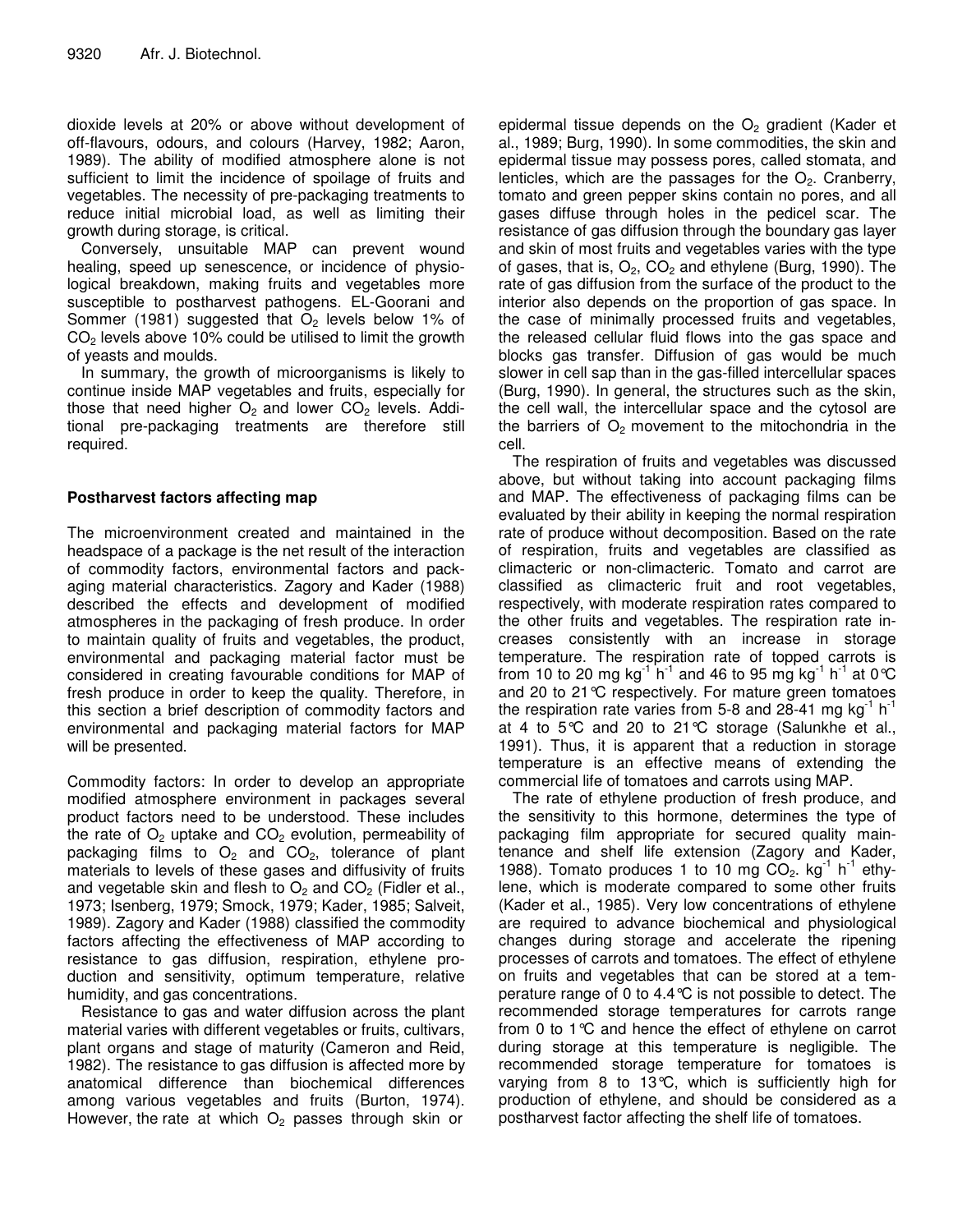A reduction in ethylene production and sensitivity associated with MAP can delay the onset of climacteric and prolong the storage life of these fruits (Zagory and Kader, 1988). Even non-climactreric fruits and vegetables can benefit from reduced ethylene sensitivity and lower respiration rate attributed to MAP. Ethylene production is reduced by ether low  $O_2$ , high  $CO_2$ , or both, and the effects are additive (Zagory and Kader, 1988).

Environmental factors: Air temperature, relative humidity and natural microbial flora of perishable produce are the main environmental factors affecting the effectiveness of modified atmosphere packaging (Zagory and Kader, 1988). Packaged fruits and vegetables have specific ranges of temperature optima for their normal respiration. Below this limit, fruits and vegetables can easily by affected by chilling injury, which advances to high respiration, hastened senescence and short shelf life. The optimum storage temperature for a specific fruit or vegetable is the one that delays senescence, and maintains quality the longest without causing chilling, freezing, or other injury (Zagory and Kader, 1988). The optimum temperature for tropical fruits is above 13°C, because these fruits are sensitive to chilling injury. Nonchilling-sensitive commodities can be stored near 0°C without negative effect. Previous studies indicated that the effect of reduced  $O<sub>2</sub>$  and elevated  $CO<sub>2</sub>$  had an effect on chilling injury (Lyons and Breidenbach, 1987). Chilling injury of fruits and vegetables reduced with low  $O<sub>2</sub>$  and high  $CO<sub>2</sub>$  concentrations in the storage atmosphere (Lyons and Breidenbach, 1987). The optimum temperature range for carrot and tomatoes are 0-5 and 8-13°C, respectively (Salunkhe et al., 1991). In general, optimum temperature is a key factor in reducing respiration, production of ethylene, chilling injury, enzymatic activities, proliferation of microorganisms during storage of fruits and vegetables, although modified atmosphere packaging expands the limit of optimum temperature.

The danger associated with high relative humidity is the condensation in packages, which creates favourable conditions for microbial growth. Condensation on the package film affects the permeability property and creates unfavourable interior conditions during storage. Proper temperature maintenance throughout the postharvest handling lines is central to prevent the incidence of condensation in films. On the other hand, low relative humidity increases the loss of moisture from fruits and vegetables (Kader, 1987). The optimum range of relative humidity for carrot storage varies from 90 to 100%, whereas for tomatoes, the range can vary from 85 to 90% (Salunkhe et al., 1991)

## **Packaging films**

Selection of appropriate films for MAP storage of fresh vegetables on their effectiveness in protecting produce

during shelf life is critical (Arthey and Dennis, 1991; Perry, 1993; Wiley, 1994; Farber and Dodds, 1995). The principal plastic materials for MAP that can be used with intact vegetables and fruits include polybutylene, low density polyethylene (LDPE), high density polyethylene (HDPE), polypropylene (PP), polyvinylchloride (PVC), polystyrene (PS), ethylene vinyl acetate (VA), ionomer, rubber hydrochloride (pliofilm), and polyvinylidine chloride (PVDC) (Schlimme and Rooney, 1994). Permeability of packaging film to  $O_2$  and  $CO_2$  varies with type of packaging film material or composition. The characteristics of the main types of plastic films with their potential uses in MAP are summarized in Table 1 (Schlimme and Rooney, 1994). The table shows that the transmission rate for  $O<sub>2</sub>$  varies from 8 up to as high as 13,000  $\text{cm}^3$  m<sup>-2</sup> day<sup>-1</sup> at 1 atm for PVC and LDPE packaging films, respectively. The transmission rate of packaging materials for CO<sub>2</sub> also varies from 59 up to 77,000 (cm<sup>3</sup>  $m<sup>-2</sup>$  day<sup>-1</sup> at 1 atm), which is quite a large variation, the lowest permeability being for PVDC and highest for LDPE. The water vapour transmission rate also varies from 1.5 to 155 g m<sup>-2</sup> day<sup>-1</sup>. The variation in permeability of packaging films to  $O_2$ ,  $CO_2$  and  $H_2O$  could give a wide range of choices for films appropriate for specific commodities.

Temperatures have effects on the permeability of packaging films. As temperature increases, the film permeability increases, which may affect the passive modified atmosphere that the film is designed for. Permeability of  $CO<sub>2</sub>$  is affected more than  $O<sub>2</sub>$  permeability, implying that a film that is a suitable packaging material at one temperature may not be so at another (Zagory and Kader, 1988). Kader et al. (1989) reported that most common films are relatively good barriers to moisture vapour, because they maintain high internal humidity even in dry, ambient conditions. This means that relative humidity affects the permeability of packaging films less than storage temperature. However, condensation inside films decreases the permeability of  $CO<sub>2</sub>$  and  $O<sub>2</sub>$  (Rodov et al., 1995).

It is obvious that the quality of fresh commodities can be dependent on the types of packaging film used for MAP. Under poor modified atmosphere storage management, occurrence of anaerobic metabolism is also possible in commodities packaged in films with low permeability to  $O_2$ ,  $CO_2$  and water vapour. Losses in physiological weight are higher from fresh commodities packaged in low-density packaging films than in highdensity films. However, because near ambient  $O<sub>2</sub>$  level is maintained in the headspace of packages, the occurrence of anaerobic metabolism of fresh commodities could be avoided with the use of packaging films with higher permeability to  $O_2$ ,  $CO_2$  and water vapour during storage. Lower weight loss and firmness of tomatoes were maintained better in polyolefin bags (0.015 mm thick) than in PVC (0.0177 mm thick) during 5 weeks of storage at 10°C and 80% relative humidity (Frezza et al., 1997).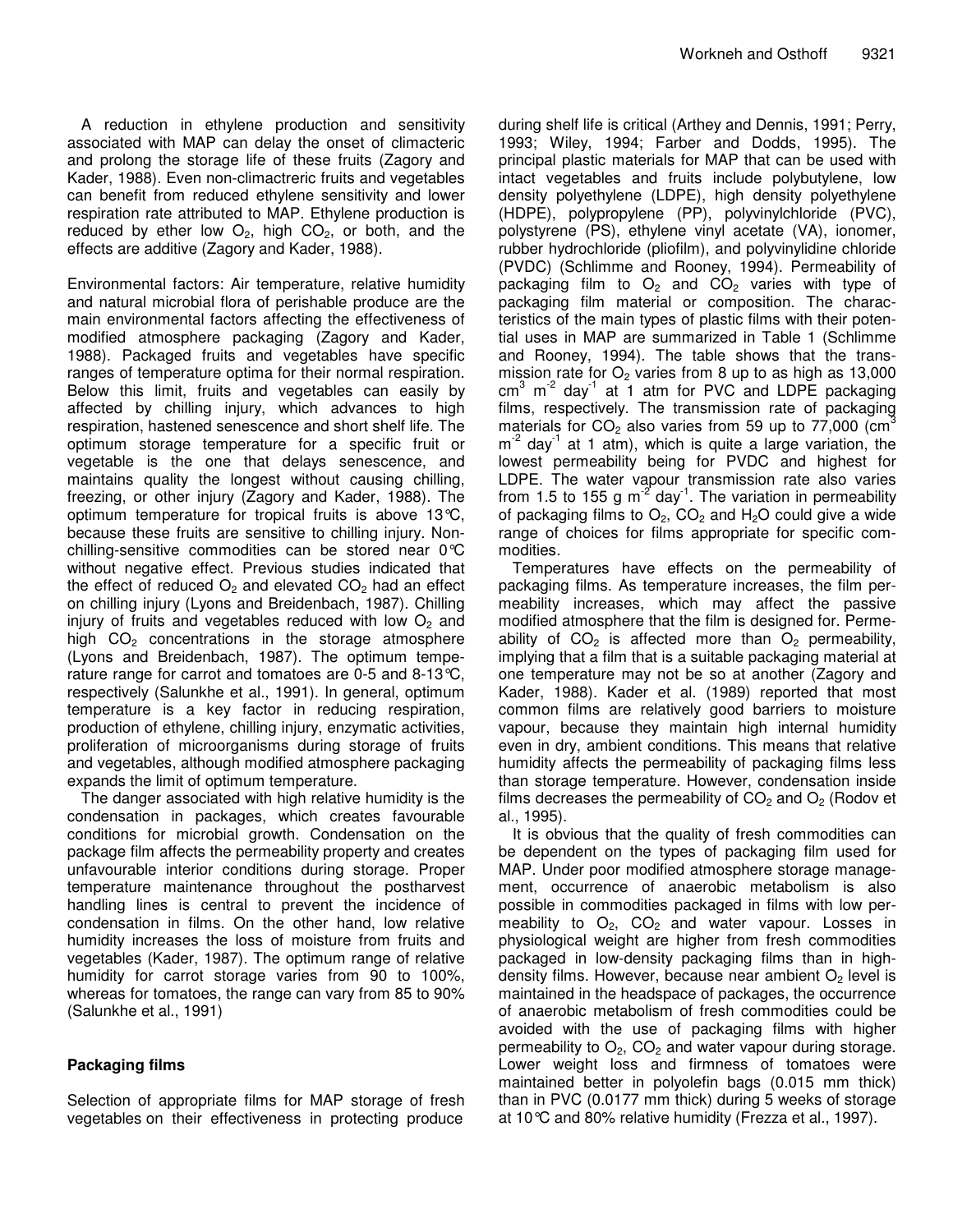| Film type                                 | <b>Transmission rate</b> |                |                |
|-------------------------------------------|--------------------------|----------------|----------------|
|                                           | $O_2^*$                  | $CO2*$         | $H2O$ vapour** |
| Low density polyethylene (LDPE)           | 3900 to 13000            | 7700 to 77000  | 6 to 23.2      |
| Linear low density polyethylene (LL DPE)  | 7000 to 9300             |                | 16 to 31       |
| Medium density polyethylene (MDPE)        | 2600 to 8293             | 7700 to 38750  | 8 to 15        |
| High density polyethylene (HDPE)          | 52 to 4000               | 3900 to 10000  | 4 to 10        |
| Polypropylene (PP)                        | 1300 to 6400             | 7700 to 21000  | 4 to 10.8      |
| Polyvinylchloride (PVC)                   | 620 to 2248              | 4263 to 8.138  | >8             |
| Polyvinylchloride (PVC), plasticized      | 77 to 7750               | 770 to 55000   | >8             |
| Polystyrene (PS)                          | 2000 to 7700             | 10000 to 26000 | 108.5 to 155   |
| Ethylene vinyl acetate copolymer (12% VA) | 8000 to 13000            | 35000 to 53000 | 60             |
| Ionomer                                   | 3500 to 7500             | 9700 to 17800  | 22 to 30       |
| Rubber hydrochloride (Pliofilm)           | 130 to 1300              | 520 to 5200    | >8             |
| Polyvinylidine chloride (PVDC)            | 8 to 26                  | 59             | $1.5$ to $5$   |

**Table 1.** Permeability characteristics of several plastic films with potential for use as MAP of fresh and lightly processed produce (Schlimme and Rooney, 1994).

\*Expressed in terms of cm<sup>3</sup> m<sup>-2</sup> day<sup>-1</sup> at 1 atm. \*\*Expressed in terms of g m<sup>-2</sup> day<sup>-1</sup> at 37.8°C and 90% RH.

The shelf life of tomatoes was extended better when packaged in polyethylene and PP films as compared with PVC bags (Batu and Thompson, 1998). The lowest weight losses and the highest soluble solids contents after 60 days of storage were found in tomatoes packaged in polyethylene and PP films. Shelf life studies of pink ripe tomatoes packaged in polyethylene films with 100, 200 or 300 gauge showed that freshness was best maintained in perforated films compared with the other (Singh et al., 1996). The reason for this may be due to higher permeability to gases of the two films as compared with polyvinyl chloride.

MAP using LDPE delayed changes in acidity, soluble solids, texture, colour and PG activity, and resulted in substantial reductions of weight loss of tomatoes, while higher density films showed the lowest weight losses, and the highest soluble solids content after 60 days of storage (Nakhasi et al., 1991). However, it could be possible that the higher microbial populations found in these packages were due to relatively a higher storage temperature (13°C) and moisture accumulation in the headspace of packages.

Ben-Yehoshua et al. (1998) has shown that perforating the film affected the concentrations of both  $O<sub>2</sub>$  and  $CO<sub>2</sub>$ and water condensation without affecting the relative humidity of the air in the package headspace. The perforated film prevented the decay and maintained the postharvest quality of vegetables and fruits compared to storage in open boxes. Polyethylene bags with 2 to 4 diffusion holes per 4 kg tomatoes gave the best results, as the  $CO<sub>2</sub>$  permeability was improved (Esquerra and Bautista, 1990). Similarly, LDPE bags were found to be better in maintaining the quality of carrots during storage compared with high-density polypropylene bags (Seyoum and sadik. 2001). This indicated that the microperforated packaging films maintain the best quality of tomatoes during MAP. The strategies for combining films or film and micropore combinations could lead to realistic solutions to meet the required gas transfer properties (Exama et al., 1993).

The common films, such as PVC and LDPE, can satisfy the gas flux requirements of low respiring tissues of carrots (Exama et al., 1993). Emond et al. (1995), on the other hand, showed that perforated films significantly reduced water loss and condensation in packages of carrots during storage at 2°C and 95% relative humidity, compared to unperforated films. Nazar et al. (1996) showed that perforations in polyethylene bags equivalent to 0.5% of the total effective surface area of the package had no effect on the shelf life of carrots. The packaging film permeability also greatly influences disease incidence and sprouting of carrots during storage (Lingaiah and Reddy, 1996), as did non-ventilated polyethylene bags (Lingaiah and Reddy, 1996).

#### **SUMMARY**

The literature survey shows that any preharvest treatment, either to improve yield or quality, has an effect on fresh commodity quality at harvest and during storage. It is clear that not all the reviewed conditions could be optimised simultaneously. The reviewed conditions were also not described for specific cultivars of a vegetable type. This means that many of these conditions will have to be accepted as constant in a study, e.g., agricultural practices and environmental conditions, with focus on a few selected variables, e.g. ComCat® treatment, postharvest disinfection and storage temperature. The postharvest performance of high yield ComCat® treated vegetables, e.g. carrots and tomatoes have not yet been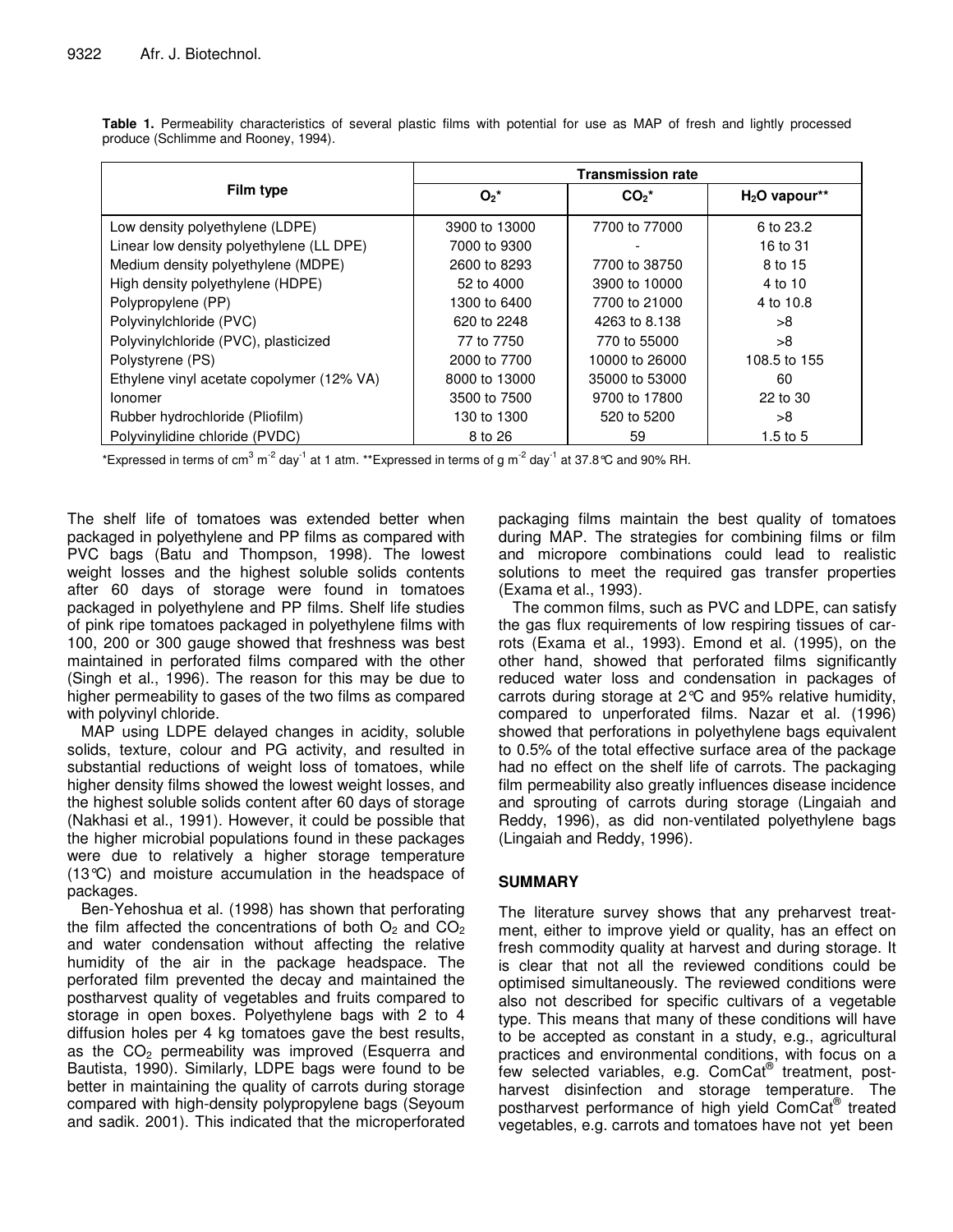investigated. The reviewed literature on postharvest performance of carrots and tomatoes stretches over several years and the research was carried out in many countries, while using different experimental approaches. Experiments will have to be designed carefully and proper controls will have to be incorporated.

Postharvest treatments of vegetables include disinfecting, and use of MAP and cold storage. According to the literature survey, disinfecting methods can gene--rally be classified as chemical, biological, and physical methods. Although, several chemicals and biological products are available in the market, their success remains limited due to variability experienced in their effectiveness and lack of experience on how to adapt them to the commercial settings. The literature shows that chlorine treatment is currently the most commonly used, easiest to use and the cheapest method, but not necessarily the most effective. It is very effective for control of microorganisms, but almost no knowledge is available on its effect on the physiological aspects of harvested vegetables. Chemical methods have residues that have negative impacts on health and environment or ecology, while physical methods need high initial investment. This encourages further research not only for microbiological safety, but also to develop environmentally and ecologically safe sustainable disinfectants as a partial or complete substitution for chemicals.

Regarding extended shelf life, the literature pointed to MAP and specific storage temperature for best results. New packaging material is constantly reaching the market, so that those aspects should be the final methods to test the postharvest performance of preharvest treated vegetables. MAP, combined with cold storage are the most popular method as a result of its efficiency in increasing the shelf life of fresh commodities without much quality deterioration, less operational and material cost and easy consumer packaging. The observation that preharvest treatment increase harvest yield of vegetables may be effectively used for food security purposes in underdeveloped countries when production is immediately followed with sustainable preservation technology. Despite high market demand after production, 20 to 50% of commodities are lost before reaching consumers in these countries due to a shortage of cooling facilities.

#### **REFERENCES**

- Abdel-Rahman M, Thomas TH, Doss GJ, Howell L (1975). Changes in endogenous plant hormones in cherry tomato fruits during development and maturation. Physiol. Plant, 34: p. 39.
- Adams DO, Yang SF (1977). Methionine metabolism in apple tissue. Plant Physiol. 60: p. 892.
- Afek U, Orenstein J, Nuriel E (1998). Increased quality and prolonged storage of sweet potatoes in Israel. Phytoparasitica, 26: 307-312.
- Agar IT, Streif J (1996). Effect of high CO<sub>2</sub> and controlled atmosphere<br>(CA) storage on the fruit quality of raspberry. raspberry. Gartenbauwissenschaft, 66(6): 261-267.
- Aligue R (1995). Residual effects of short term treatments with high CO<sup>2</sup> on the ripening of cherimoya (*Annona cherimola* Mill.) fruit. J.

Hort. Sci. 70(4): 609-615.

- Anese M, Manzano M, Nicoli MC (1997). Quality of minimally processed apple slices using different modified atmosphere conditions. J. Food Qual. 20: 359-370.
- Aquastel (2000). Superior sterilisation, disinfecting and water purification. Eurostel water disinfecting systems. Institute für Hygiene und Umwelt, IHU, Steinstrasse 10, D-33457 Lollar, Germany. (online publication).
- Arthey D, Dennis C (1991). Vegetable Processing. London, Blackie.
- Assi NE, Huber DJ and Brecht JK (1997). Irradiation-induced changes in tomatoes fruit and pericarp firmness, electrolyte efflux, and cell wall enzyme activity as influenced by ripening stage. J. Am. Soc. Hort. Sci. 122(1): 100-106.
- Baker JE (1975). Morphological changes during maturation and senscence, in Postharvest physiology, Handling and Utilization of Tropical and Subtropical Fruits and Vegetables, Pantastico EB, Ed., AVI Publishing, westport, CT.
- Baldwin EA, Nisperos MO, Moshonas MG (1991). Quantitative analysis of flavour and other volatiles and for certain constituents of two tomato cultivars during ripening. J. Am. Soc. Hort. Sci. 116(2): 265- 269.
- Ballantyne A, Stark R, Selman JD (1988b). Modified atmosphere packaging of broccoli florets. Int. J. Food Sci. Technol. 23: 353-360.
- Banwart GJ (1989). Basic Food Microbiology. Van Nostrand Reinhold, 115 Fifth Avenue, New York, 10003.
- Barth MM, Kerbel EL, Broussard S, Schmidt SJ (1993). Modified atmosphere packaging protects market quality in broccoli spears under ambient temperature storage. J. Food Sci. 58(5): 1070-1072.
- Batu A (1998). Effect of storage temperature and modified atmosphere packaging on ripening quality and chilling injury of mature green tomatoes. Bahce. 26(1-2): 67-77.
- Batu A, Thomposon AK (1998). Effects of modified atmosphere packaging on post harvest qualities of pink tomatoes. Turk. J. Agric. For. 22(4): 365-372.
- Ben-Yehoshua S, Shapiro B, Even-Chen Z, Lurie S (1983). Mode of action of plastic film in extending life of lemon and bell pepper fruits by alleviation of water stress. Plant Physiol. 73: 87-93.
- Berg LVD, Lentz CP (1966). Effect of temperature, relative humidity, and atmospheric composition on changes in quality of carrots during storage. Food Technol. 20(7): 104-107.
- Beuchat LR, Nail BV, Adler BB, Clavero RS (1998). Efficiency of spray application of chlorinated water in killing pathogenic bacteria on row apples, tomatoes and lettuce. J. Food Prot. 61(10): 1305-1311.
- Beuchat lR, Harris LJ, Ward TE, Kaja TM (2001). Development of a proposed standard method for assessing the efficacy of fresh produces sanitizers. J. Food Prot. 64(8): 1103-1109.
- Biale JB (1946). Effect of oxygen concentration on respiration of avocado fruit. Am. J. Bot. 33: 363-373.<br>Biale JB (1960). Respiration of
- (1960). Respiration of fruits. In Handbuch Der Plantephysiologie. Encyclopedia of Plant Physiology, Vol. XII/2, J. Wolf (ed), pp. 536-592. Berlin: springer-Verlag.
- Bialczyk J, Lechowski Z, Libik A (1996). Fruiting of tomato cultivated on medium enriched with bicarbonate. J. Plant Nutr. 19: 305-321.
- Blackman FF (1954). Analytical studies in Plant Respiration. London: Cambridge University Press.
- Bown AW (1985). CO<sub>2</sub> and intracellular pH. Plant Cell Environ. 8: 459-465.
- Brackett RE (1988a). Changes in the microflora of packaged fresh tomatoes. J. Food Qual. 11: 89-105.
- Brackett RE (1992). Shelf stability and safety of fresh produce as influenced by sanitation and disinfection. J. Food Prot. 55(10): 808- 814.
- Bruinsma J, Geelen TAM, Knegt E, Varga A, Vermeer E (1990). Postharvest development of climacteric fruit. Proceedings of the international congress of Plant Physiology, New Delhi, India, 15-20 February, 1988. Vol. 2: 1385-1391.
- Brummell DA, Harpster MH (2001). Cell wall metabolism in fruit softening and quality and is manipulation in transgenic plants. Plant Mol. Biol. 47(1-2): 311-340.
- Buick RK, Damoglou AP (1987). The effect of vacuum packaging on the microbial spoilage and shelf life of 'ready-to-use' sliced carrots. J.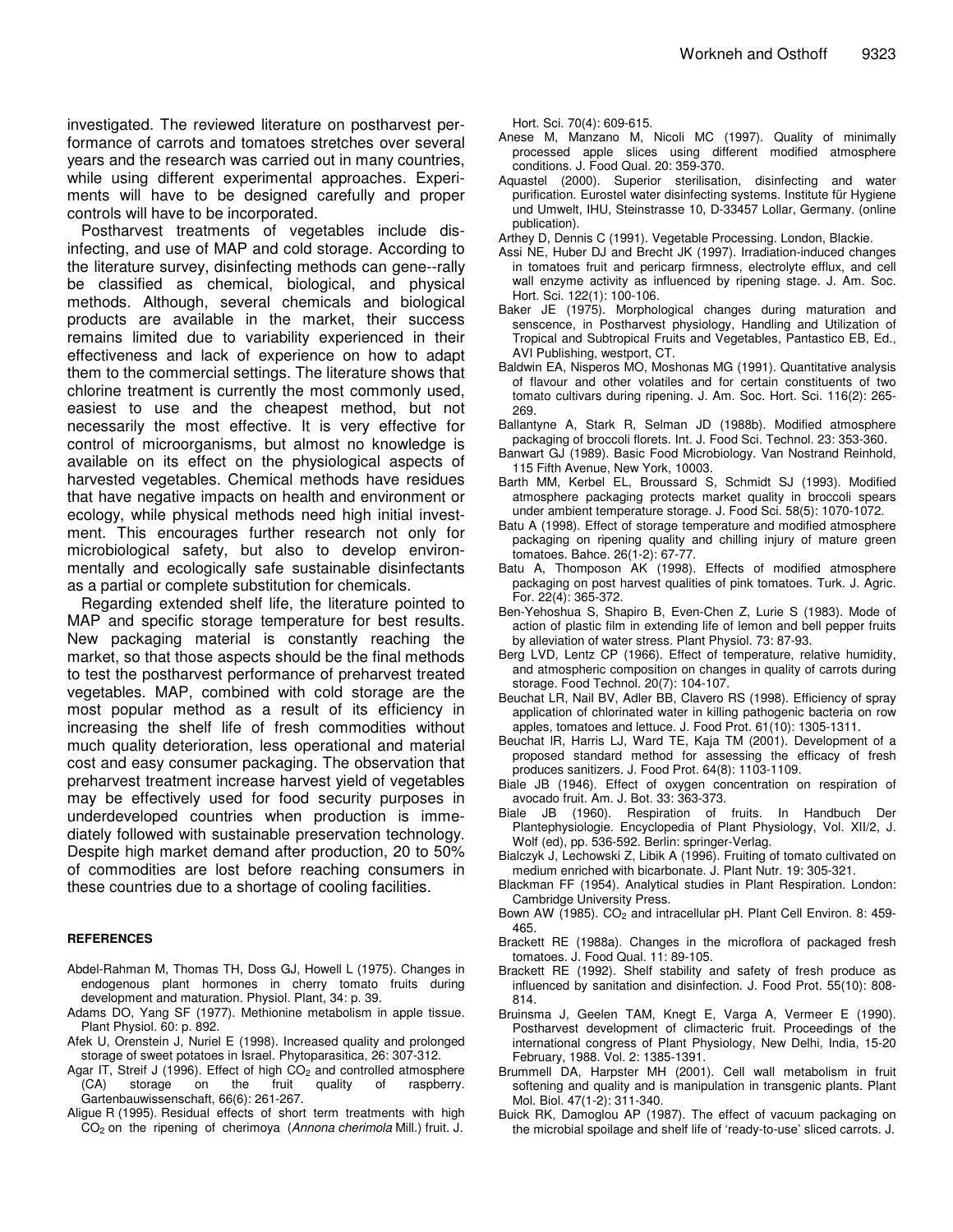Sci. Food Agric. 38: 167-175.

- Bulgarelli MA, Brackett RE (1991). The importance of fungi in vegetables. Food and Feeds. Vol. 3 p. 179. Marcel Dekker, New York.
- Burg SP, Burg EA (1967). Molecular requirements for the biological activity of ethylene. Plant Physiol. 42: 144-152.
- Burg SP (1990). The theory and practice of hypobaric storage, pp.353- 372. In Food Preservation by Modified Atmospheres. Calderon M and Barkai-Golan R (eds.). CRC Press, Boca Raton, FL.
- Burton WG (1974). Some biophysical principles underlaying the controlled atmosphere storage of plant material. Ann. Appl. Biol. 78: 149-168.
- Butler WC, Cook C, Vaya ME (1990). Hypoxic stress inhibits multiple aspects of potato tuber wound process. Plant Physiol. 93: 264-270.
- Cameron AC, Reid MS (1982). Diffusive resistance: Importanance and measurment in controlled atmosphere storage, pp. 171-181. In: Richardson DG, Meheriuk M (eds). Proc. Third Natl. Controlled Atmospherees Res. Conf. Timber Press, Portland. Ore.
- Campbell AD, Hugsamer M, Statz HU, Greve LC, Labavitch JM (1990). Comparison of ripening processes in intact tomato fruit and excised pericarp disc. Plant Physiol. 94: 1582-1589.
- Carlton BC, Peterson CE, Tolbert NE (1961). Effects of ethylene and oxygen on production of a bitter compound by carrot roots. Plant Physiol. 36: 550-552.
- Carmer MD, Oberhozer JA, Combrink NJ (2001). The effect of supplementation of root zone dissolved inorganic carbon on fruit yield and quality of tomatoes (cv 'Daniella') grown with salinity. Scientia Hortic. 89: 269-289.
- Clouse SD (1996). Molecular genetic studies confirm the role of brassinosteroids in plant growth and development. Plant J. 10: 1-8.
- Colla G, Casa R, Lo Cascio B, Saccardo F, Leoni C (1999). Fertilization in cenetral Italy. Acta Hort. 487: 531-535.
- Conway WS, Janisiewicz WJ, Klein JD, Sams CE (1999). Strategies for combining heat treatment, calcium infiltration, and biological control to reduce postharvest decay of Gala apples. Hort. Sci. 34(4): 700- 704.
- Couey HM (1982). Chilling injury of crops of tropical and subtropical origin. Hort. Sci. 17(2): 162-165.
- Dalal KL, Salunkhe DK, Boe AA, Olson LE (1965). Certain physiological and biochemical changes in the developing tomato fruit. J. Food Sci. 30: 504-508.
- Davey JE, Van Staden J (1978). Endogenous cytokinins the fruits of ripening and non-ripening tomatoes. Plant Sci. Lett. 11: p. 359.
- Davies PJ (1995). Plant Hormones: Physiology, Biochemistry and Molecular Biology. Dordrecht: Kluwer.
- Delaquis PJ, Stewart S, Toivonen PMA, Moyls AL (1999). Effect of warm, chlorinated water on the microbial flora of shredded iceberg lettuce. Food Res. Int. 32: 7-14.
- Dodds GT, Trenholm L, Madramootoo CA (1996). Effect of watertable and firtilizer management on susceptibility of Tomato fruit to chilling injury. J. Am. Soc. Hort. Sci. 121(3): 525-530.
- Doesburg JJ (1965). Pectic substances in fresh and preserved fruits and vegetables. I.V.V.T. Communication NR. 25. The Netherlands: Institute for Research on Storage and Processing of Horticultural Produce Wageningen.
- Duckworth RB (1966). Fruits and Vegetables, Pergamon Press, Oxford. England.
- Eckert JW (1990). Recent developments in the chemical control of postahrvest diseases. Acta Hort. 269: 477-494.
- Eckert JW (1978a). Pathological deseases of fresh fruits and vegetables. In Postharvest Biology and Biotechnology, Hultin HO and Milner M Eds. Food and Nutrition Press, Westport, C.T. p. 161.
- Eckert JW (1978b). Pathological disease of fresh fruits and vegetables. J. Food Biochem. 2: p. 243.
- Eckert JW (1978c). Postharvest diseases of fresh fruits and vegetables-etiology and control, in Postharvest Biology and Handling of Fruits and Vegetables, Haard NF and Salunkhe DK Eds. AVI Publishing Westport, CT.
- Eckert JW, Rubia PP, Mottoo AK, Thompson AK (1975). Diseases of tropical crops and their control in Postharvest Physiology, Handling, and Utilization of Tropical and Subtropical Fruits and Vegetables.

Pantastico EB Ed. AVI Publishing, Westport, C.T. 415.

- El-Goorani MA, Sommer NF (1981). Effect of modified atmospheres on pathogens of fruits and vegetables. In: Jenick J (ed.). Hort. Rev. The AVI publishing company Inc., Westport, Conn. 3: 412-461.
- Elmer PAG, Gaunt RE (1994). The biological characteristics of dicarbiximide-resistant isolates of *Manilinia fructicola* from New Zealand stone acid. Plant Physiol. 98: 995-1002.
- Emond JP, Boily S, Mercier F (1995). Reduction of water loss and condensation using perforated film packaging for fresh fruits and vegtables. Am. Soc. Agric. Eng. pp. 339-346.
- Escudero ME, Velazquez L, DiGenaro MS, de Cortinez YM, de Guzman AM (1999). Elimination of Yersinia enterocolitica by chlorine on fresh tomatoes. Central European J. Public Health, 7(1): 24-26.
- Esquerra EB, Bautista OK (1990). Modified atmosphere storage and transport of 'Improved Pope' tomatoes. ASEAN Food J. 5(1): 27-33.
- Evers AM (1989a). Effects of different fertilization practices on the glucose, fructose, sucrose, taste, taste and texture of carrot. J. Agric. Sci. Finl. 61: 113-122.
- Exama A, Arul J, Lencki R, Li Z (1993). Suitability of various plastic films for modified atmosphere packaging of fruits and vegetables: gas transfer properties and effect of temperature fluctuation. Acta Hort. 343: 175-180.
- Fallik E, Aharoni Y, Copel A, Rodov V, Tuvia-Alkalai S, Horev B, Yekutieli O, Wiseblum A, Regev R (2000). A short hot water rinse reduces postharvest losses of Galia melon. Plant Pathol. 49: 333- 338.
- Fallik E, Grinberg S, Alkalai S, Yekutieli O, Wiseblum A, Regev R, Beres H, Bar-Lev E (1999). A unique and fast postharvest method to improve storage quality of sweet pepper. Postharvest Biol. Technol. 15: 25-32.
- Farber JM, Dodds KL (1995). Principles of Modified and Sous Vide Product Packaging Lancaster, P.A: Technomic Publishing Co., pp 464.
- Fidler JC, Wilkinson BG, Edney KL, Sharples RO (1973). The biology of apple and pear storage. Res. Rev. 3, Commonwealth Agric. Bur. England, p. 235.
- Frenkel C (1972). Involvement of peroxidase and indole-3-acetic acid oxidase isozymes from pear, tomato, and blue berry fruit in ripening. Plant Physiol. 49: p. 757.
- Frezza D, Moccia S, Trinchero G, Fraschina A, Chiesa A, Yehoshua S (1997). MAP: polyolefin and pVC films on the quality and shelf life of tomatoes. 14<sup>th</sup> International congress on plastics in agriculture, Tel Aviv, Israel, March 1998. pp. 513-520.
- Gao ZM, Sagi M, Lips H (1996). Assimilate allocation priority as affected by nitrogen compaounds in the xylem sap of tomato. Plant Physiol. Biochem. 34: 807-815.
- Gonzalez-Angilar GA, Cruz R, Baez R (1999). Storage quality of bell peppers pre-treated with hot water and polyethylene packaging. J. Food Qual. 22: 287-299.
- Goodenough PW, Thomas TH (1980). Comparative physiology of fieldgrown tomatoes during ripening on the plant or retarded ripening in controlled atmospheres. Ann. Appl. Biol. 98: 507.
- Goodenough PW, Tucker GA, Grierson S, Thomas T (1982). Changes in colour, polygalacturonase monosacharides and organic acids during storage of tomatoes. Phytol. Chem. 21(2): 281-284.
- Grierson D, Tucker GA (1983). Timing of ethylene and polygalacturonase synthesis in relation to the control of tomato fruit ripening. Planta, 157: 174-179.
- Gross KC (1984). Fractionation and partial characterisation of cell walls from normal and non-ripening mutant tomato fruit. Physiol. Plant, 62: 25-32.
- Gross KC, Wallner SJ (1979). Degradation of cell wall polysaccharides during tomato fruit ripening. Plant Physiol. 63: 117-120.
- Hao X, Papadopoulos AP (1999). Effects of supplemental lighting and cover materials on growth, photosynthesis, biomass partitioning, early yield and quality of greenhouse cucmber. Scientia Hort. 80: 1- 18.
- Hao YY, Brackett RE, Beuchat LR, Doyle MP (1999). Microbiological quality and production of botulinal toxin in film-packaged broccoli, carrots, and green beans. J. Food Prot. 62(5): 499-508.
- Hardenburg RE, Warada AE, Wang CV (1986). The Commercial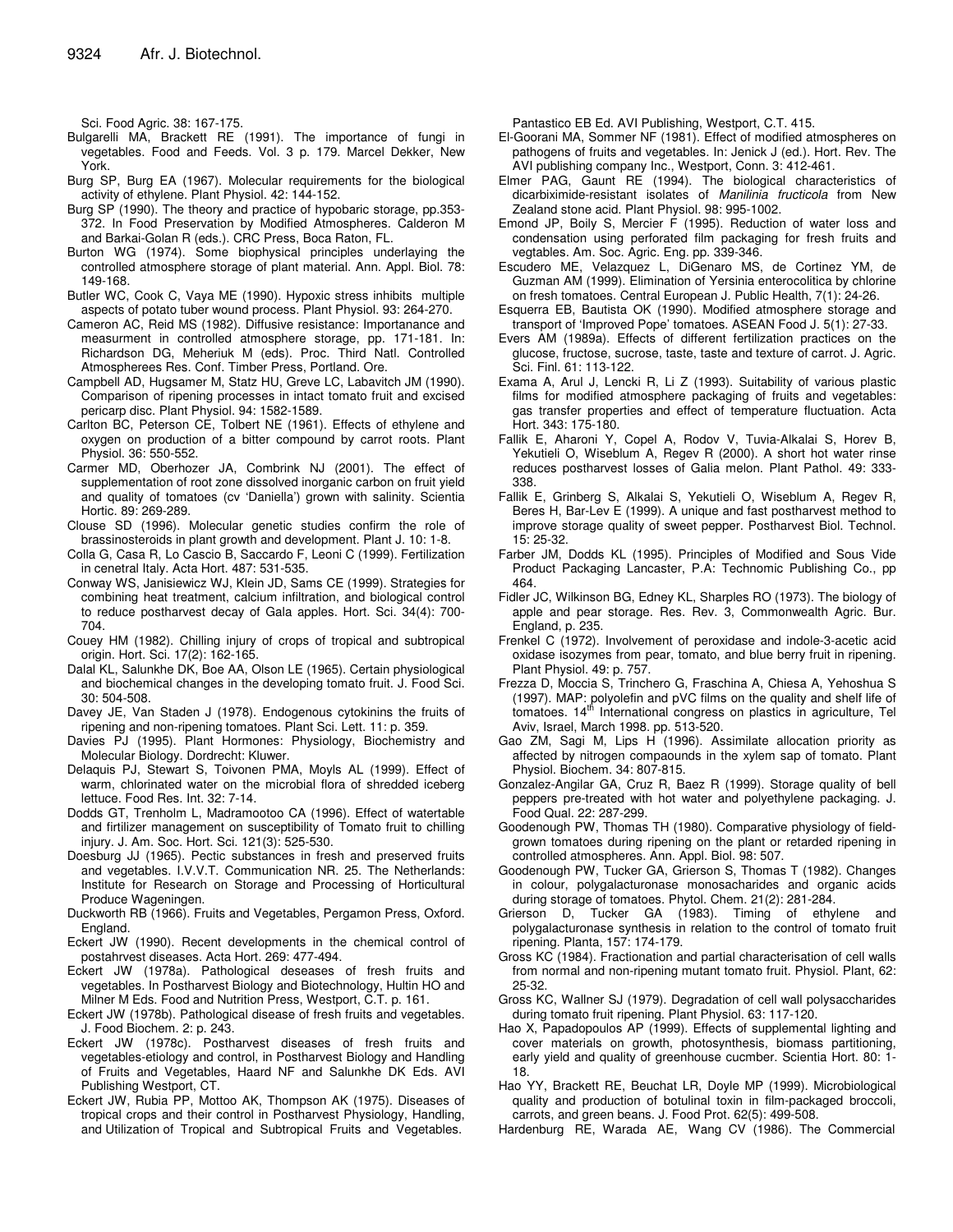Storage of Fruits, Vegetables, and Florist and Nursery Stocks, Agriculture Handbook No 66, USDA, Washington. D.C.

- Harvey John M (1982). CO<sub>2</sub> Atmospheres for Truck Shipments of Strawberries. Controlled Atmospheres for Storage and Transport of Perishable Agricultural Commodities. Ore. State Univ. School of Agr. Sym. Ser. No. 1: 359-365.
- Hildebrand DF (1989). Lipoxygenases. Physiol. Plant, 76: 249-253.
- Hintlian CB, Hotchkiss JH (1986). The safety of modified-atmosphere
- packaging. J. Food Technol. 40: 70-76. Hobson GE (1964). Polygalacturonase in normal and abnormal tomato fruit. Biochem. J. 92: 324-332.
- Hobson GE, Davies JN (1971). The Tomato. In: Hulme AC (ed.). The Biochemstry of fruits and their Products, Vol. 2, Academic Press, NY, pp. 437-482.
- Hole CC, McKee JMT (1988). Changes in soluble carbohydrate levels and associated enzymes of field-grown carrots. J. Hort. Sci. 63(1): 87-93.
- Hüster T (2001). Personal communication. AgraFurUm, Germany.
- Huxsoll CC, Bolin HR (1989). Storage stability of minimally processed fruit. J. Food Process. Preserv. 13(4): 281-292.
- Isenberg MFR (1979). Controlled atmosphere storage of vegetables. Hort. Rev. 1: 337-394.
- Janisiewicz WJ, Jeffers SN (1997). Efficacy of commercial formulation of two biofungicides for control of blue mold and gray mold of apples in cold storage. Crop Prot. 16: 629-633.
- Janisiewicz WJ, Marchi A (1992). Control of storage rots on various pea cultivars with a saprophyte strain of *pseudomonas syringae*. Plant Dis. 76: 555-560.
- Johnson DS (1999). Controlled atmosphere storage of apple in UK. Proceedings of the International Symposium on Effect of Preharvest and Postharvest Factors on Storage of fruits. Acta Hort. 2(485): 187- 193.
- Kader AA (1985). Postharvest biology and technology: An overview, pp. 3-7. In Postharvest Technology of Horticultural Crops. Kader AA, Kasmire RF, Mitchell FG, Reid MS, Sommer WF and Thompson JF (eds.). Special Publication. 3311, University of California, Davis, CA.
- Kader AA (1986). Biochemical and physiological basis for effects of controlled and mdified atmospheres on fruits and vegtables. Food Technol. 40(5): 99-104.
- Kader AA (1987). Postharvest biology and technology research on deciduous tree fruits: recent trends and future outlook. In: Proc. Summerland Research Station. Commemorative Symposium (April 27-28, 1987). Agric. Canada, Summerland, B.C. Canada. pp. 96- 105.
- Kader AA, Kashmire RF, Mitchell FG, Reid MS, Sommer NF, Thompson JF (1985). Postharvest Technology of Horticultural Crops. University of California Division of Agriculture and Natural Resource, Davis, CA.
- Kader AA, Zagory D, Kerbel EL (1989). Modified atmosphere packaging of fruits and vegetables. CRC Rev. Food Sci. Nutr. 28(1): 1-30.
- Kannelis AK, Solomos T, Roubelakis-Angelakis KA (1991). Suppression of cellulase and polygalacturonase and induction of alcohol dehydrogenase isoenzymes of avocado fruit mesocarp subjected to low oxygen stress. Plant Physiol. 96: 269-274.
- Kannelis AK, Solomos T, Roubelakis A (1990). Suppression of cellulase and polygalacturonase and induction of alcohol dehydrarognase isoenzymes in avocado fruit mesocarp subjected to lo oxygen stress. Plant Physiol. 96: 269-277.
- Kato-Noguchi H, Watada AE (1997). Effect of low-oxygen atmosphere on ethanolic fermentation in fresh-cut carrots. J. Am. Soc. Hort. Sci. 122(1): 107-111.
- Ke D, Kader AA (1989). Tolerance and response of fresh fruits to low oxygen levels at or below 1%. Proceedings Fifth International Conference Controlled Atmospheres, Vol. 2 Wenatchee, Conference Controlled Atmospheres, Vol. 2 Washington, pp. 209-216.
- Kertesz ZI (1951). The pectic substances. New York-London: Interscience.
- King Jr. AD, Bolin HR (1989). Physiological and microbiological storage stability of minimally processed fruits and vegetables. Food Technol. 43(2): 132-135.
- Klieber A, Ratanachinakom B, Simons DH (1996). Effects of low

oxygen and high carbon dioxide on tomato cultivar 'Bermuda' fruit physiology and composition. Scientia Horticulturae, 65(4): 251-261.

- Knee M, Finger FL (1992). NADP+-malic enzyme and organic acid levels in developing tomato fruits. J. Am. Soc. Hort. Sci. 117(5): 799- 801.
- Kramer M, Sanders R, Bolkan H, Waters C, Sheehy RE, Hiatt WR (1992). Postharvest evaluation of transgenic tomatoes with reduced levels of polygalacturonase: processing, firmness and disease resistance. Postharvest Biol. Technoil. 1(3): 241-255.
- Lafuente MT, Lopez-Galvez G, Cantwell M, Yang SF (1996). Factors influencing ethylene-induced isocoumarin formation and increased respiration in carrots. J. Am. Soc. Hort. Sci. 121(3): 537-542.
- Leonardi C, Guichard S, Bertin N (2000). High vapour pressure deficit influences growth, transpiration and quality of tomato fruits. Scientia Hort. 84: 285-296.
- Li Y, Brackett RE, Shewfelt RL, Beuchat LR (2001). Changes in appearance and natural microflora on iceberg lettuce treated in warm, chlorinated water and then stored at refrigeration temperature. Food Microbiol. 18: 299-308.
- Lieblein G (1993). Quality and yield of carrots: effect of composet manure and mineral fertilizer. Agricultural University of Norway, Doctor Scietarum thesis no. 13.
- Lipton WJ (1977). Recommendations for CA storage of broccoli, a brussels sprouts, cabbage, cauliflower, asparagus and potatoes. Horticultural Report No. 28, July 1977. Proceedings of the Second National Controlled Atmosphere Research Conference, April 5-7, Michigan State University.
- Lopez S, Maroto JV, San Bautista A, pascual B, Alagarda J (2000). Qualitative changes in pepino fruits following preharvest application of ethephon. Scientia Hort. 83(2): 157-164.
- Lyons JM, Breidenbach RW (1987). Chilling injury. In:Postharvest Physiology of Vegtables, ed Weichman J., p. 305. Marcel Dekker. Inc., New York.
- Lyons JM, Pratt HK (1964). Effect of stage of maturity and ethylene treatment on respiration and ripening of tomato fruits. Proc. Am. Soc. Hort. Sci. 84: p. 491.
- Marangoni AG, Jackman RL, Stanley DW (1995). Chilling-associated softening of tomato fruit is related to increased pectinmethylesterase activity. J. Food Sci. 60(6): 1277-1281.
- Mattoo AK, Murata T, Pantastico EB, Chachin K, Ogata K, Phan CT (1975). Chemical changes during ripening and senscence, in Postharvest physiology, Handling and Utilization of Tropical and Subtropical Fruits and Vegetables, Pantastico EB Ed. AVI Publishing, westport, CT.
- Mc Glasson WB (1978). Role of hormone in ripening and senscence. In: Hultin HO and Milmer M (eds). Postharvest Biology and Biotechnology, Food and Nutrition Presses, Westport C.T., pp. 77- 96.
- McGlasson WB (1985). Ethylene and fruit ripening. Hort. Sci. 20: 51-54.
- Mitchell CA, Chun C, Brandt WE, Nielsen SS (1997). Environmental modification of yield and nutrient composition of Waldmann's Green leaf lettuce. J. Food Qual. 20: 73-80.
- Mohammed M, Wilson LA, Gomes PI (1999). Postharvest sensery and physiochemical attributes of processing and nonprocessing tomato cultivars. J. Food Qual. 22: 167-182.
- Morris JR, Cawthon DL, Buescher RW (1979). Effect of acetaldehyde on postharvest quality of mechanically harvested strawberries for processing. J. Am. Soc. Hortic. Sci. 104: 262-264.
- Mortensen LM (2000). Effect of air humidity on growth, flowering, keeping quality and water relations of four short-day greenhouse species. Scientia Hort. 86: 299-310.
- Mozafar A (1994). Organic Fertilizers May Increase Some Plant Vitamins. In Transactions. 15th World Congress of Soil Science (Acapulco, Mexico, July 10-16 1994). Chapingo; Mexico: Sociedad Mexicana de la Ciencia del Suelo, pp. 656-666.
- Murr DP, Morris LL (1974). Influence of O2 and CO2 on o-diphenol oxidase activity in mushroom. J. Am. Soc. Hort. Sci. 99: 155-158.
- Nelson LW (1965). Harvest practices that increase sweet potato surface rot in storage. Phytol. Pathol. 55: p. 640.
- Ozeker FS, Karacali I, Yildiz M, Kinay P, Yildiz F (2001). The effect of some preharvest treatments on wound healing in satsuma mandarin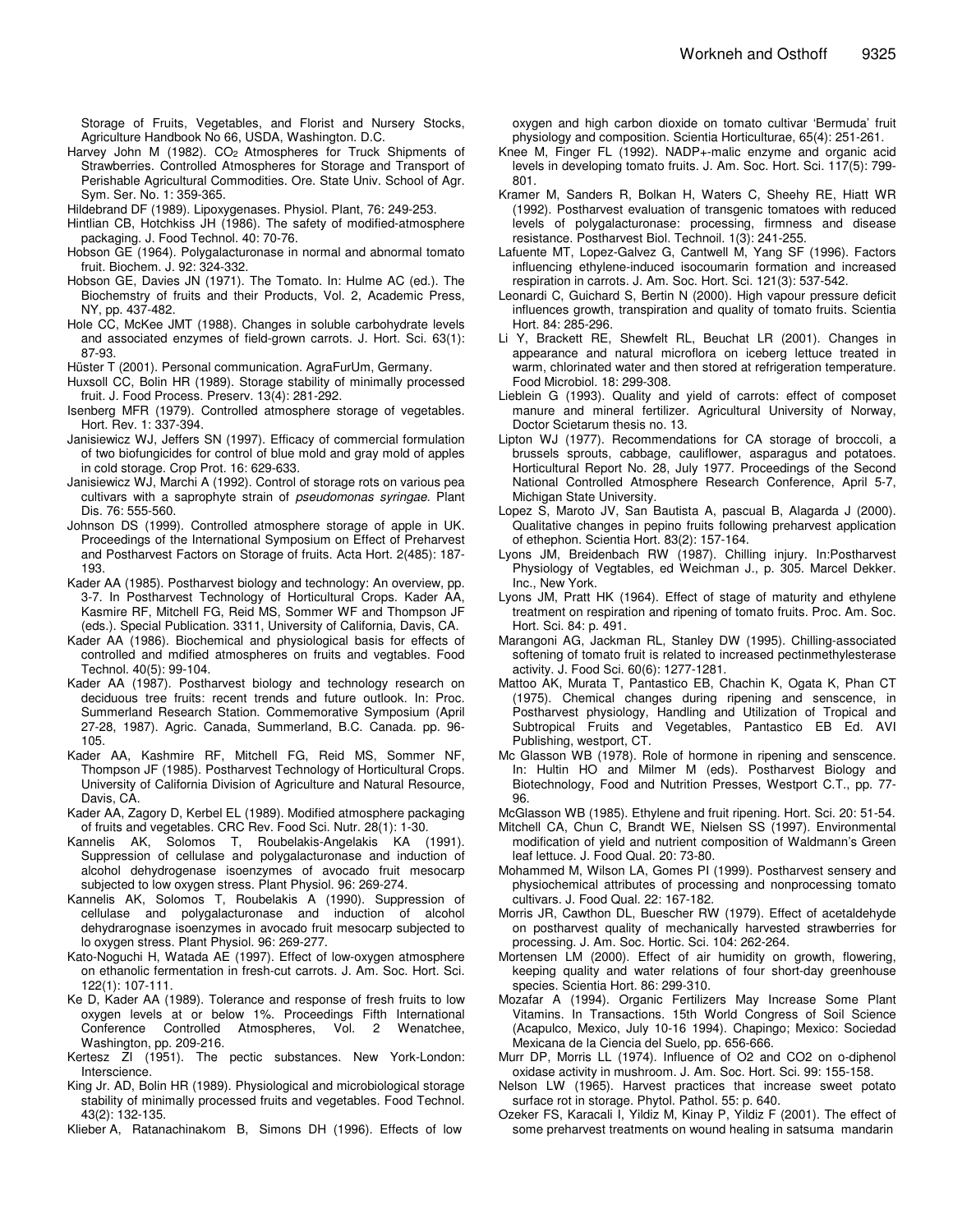after harvest. Proceedings of the Fourth International Conference on Postharvest Science. Acta Hort. 1(553): 73-75.

- Paez L, Hultin HO (1972). Respiration of potato mitochondria and whole tuber and relationship to sugar accumulation. J. Food Sci. 35: p. 46Pardossi A, Bagnoli G, Malorgio F (1999). NaCl effect on celery (*Apium graveolens* L.) grown in NFT. Scientia Hort. 81: 229-242.
- Park W, Lee D, Park WP, Lee DS (1995). Effect of chlorine treatment on cut water cress and onion. J. Food Qual. 18(5): 415-424.
- Paz O, Janes HW, Prevost BA, Frenkel C (1981). Enhancement of fruit sensory quality by postharvest applications of acetaldehyde and ethanol. J. Food. Sci. 47: 270-273, 276.
- Perry RT (1993). Principles and Applications of modified Atmosphere Packaging of Foods. Blackie Academic and Professional, An Imprint of Chapman and Hall, Wester Cleddens Road, Bishopbriggs, Glasgow G64 2NZ, UK.
- Petracek PD, Joles DW, Shirazi A, Cameron AC (2002). Modified atmosphere packaging of sweet cherry (*prunus auium* L., ev. Sams) fruit: metabolic responses to oxygen, carbon dioxide, and temperature. Postharvest Biol. Technol. 24(3): 259-270.
- Petrichenko VN, Romanova AV, Savitskaja AK (1996). Carrot losses during storage depend on the growth conditions. Kartofel'i Ovoshchi. 3: 2-13.
- Popova I, Yu Kiselev VI, Lobyshev VI (1999). On the nature of biological activity of water and aqueous solutions after treatment in the diaphragm electolyser. Moscow pp31-46.
- Pratt HK (1975). The role of ethylene facteurs et regulation de la maturation des fruits. Cent. Nut. Rec. Sci. p. 153.
- Prusky D, Eshel D, Kobiler H, Yakoby N, Moualem DB, Ackerman M, Zuthji Y, Arie RB (2001). Postharvest chlorine treatments for the control of the persimmon black spot disease caused by *Alternaria alternata*. Postahrvest Biol. Technol. 22(3): 271-277.
- Qadir A, Hashinaga F (2001). Inhibition of postharvest decay of fruits by nitrous oxide. Postharvest Biol. Technol. 289: 279-285.
- Raven PH, Evert RF, Eichhorn SE (1992). Biology of Plants. New York: Worth. pp. 545-572.
- Rodov V, Ben-Yehoshua S, Albagi R, Fag DQ (1995). Reducing chilling injury and decay of stored citrus fruits by hot water dips. Postharvest Biol. Technol. 5: 119-127.
- Rodov V, Peretz J, Agar T, D'hallewin G, Ben-Yehushua S (1996). Heat applications as complete or partial substrate of postahrvest fungicide treatments of grapefruit and oroblanco fruits. Proc. Int. Soc. Citriculture, 2: 1153-1157.
- Rosen JC, Kader AA (1989). Postharvest physiology and quality maintenance of sliced pear and strawberry fruits. J. Food Sci. 54: 656-659.
- Rosenfeld HJ (1999). Quality improvement of vegetables by cultural practices. Proceedings of the International symposium on Quality of Fresh and Fermented Vegetables, 1(483): 57-66.
- Ryall AL, Lipton WJ (1979). Handling, Transportation and Storage of Fruits and Vegetables. Vol. 1 Vegetable and Melons, 2<sup>nd</sup> ed, AVI Publishing, Westport, CT.
- Ryall AL, Pentzer WT (1982). Handling, Transportation and Storage of Fruits and Vegetables, Vol. 2. Fruits and Tree Nuts. 2<sup>nd</sup> ed. AVI Publishing. Westport. CT.
- Salisbury FB, Ross CW (1992). Plant Physiology. Belmont, CA: Wadsworth. pp. 357-407, 531-548.
- Salunkhe DK, Bolin HR, Reddy NR (1991). Storage, processing, and nutritional quality of fruits and vegetables. 2<sup>nd</sup> edition. Volume I. Fresh fruits and Vegetables.
- Salunkhe DK, Wu M, Wu MT, Singh B (1971). Effect of Telone and Nemagon on Essential nutritive components and the respiratory rates of carrot (*Daucus carota* L.) roots and sweet corn (*Zea mays* L.) seeds. J. Am. Soc. Hort. Sci. 96(3): 357-359.
- Salveit MS (1989). A summary of requirements and recommendations for the controlled and modified atmosphere storage of harvested vegetables. In: Controlled Atmosphere Research Conference, Wenatchee, WA.
- Sargent SA, Talbot MT, Brecht JK (1991). Evaluating precooling methods for vegetable packinghouse operations*.* Veg. Crop Dept. Special Series SSVEC-47, Inst. Food and Agric. Sci. University of Flav, Gainesville, FL.
- Sarker SK, Phan CT (1979). Naturally-occuring and ethylene-induced phenolic compaounds in the carrot roots. J. Food Prot. 42: 526-534. Sasse J, Smith R, Hudson I (1995). Effect of 24-epibrassinolide on germination of seeds of *Eucalyptus camaldulensis* in saline conditions. 15<sup>th</sup> International Conference on Plant Growth Substances, Minneapolis, Minnesota, USA.
- Schlimme DV, Rooney ML (1994). Packaging of minimally processed fruits and vegetables. In Minimally processed refrigerated fruits and vegetables, by Wiley RC (ed.). New York: Chapman and Hall. pp. 135-179.
- Schnabl H, Roth U, Friebe A (2001). Brassinosteroids-induced stress tolerances of plants. Recent Res. Dev. Phytochem. 5: 169-183.
- Sen F, Karacali I, Yildiz M, Kinay P, Yildiz F, Iqbal N (2001). The effect of some preharvest treatments on wound healing in satsuma mandarin after harvest. Proceedings of the Fourth International Conference on Postharvest Science. Acta Hort. 1(553): 77-78.
- Senter SD, Bailey JS, Cox NA (1987). Aerobic microflora of commerciallly harvestes, transported and cryogenically processed collards (Brassica olearacea). J. Food Sci. 52: 1020-1021.
- Sasse JM (1997). Recent progress in brassinosteroid research. Physiol. Plant, 100, 696-701.
- Seyoum TW, sadik K (2000). Natural ventilation evaporative cooling of mango. J. Agric. Biotechnol. Environ. 2(1/2): 1-5.
- Simon PW (1985). Carrots flavour: effects of genotype, growing conditions, storage and processing. In: pattee HE (ed.). Evaluation of quality of fruits and vegetables. AVI publ. Co., Westport, CT, pp. 315-328.
- Singh WMB, Salunkhe WDA, Dull GG (1970). Effects of certain soil fumigants on essential nutritive componants and the respiratory rates of carrot (*Daucus carota* L.) roots. Hort. Sci. 5: 221-222.
- Siriphanich J, Kader AA (1986). Changes in cytoplasmic and vacuolar pH in harvested lettuce tissue as influenced by CO<sub>2</sub>. J. Am. Soc. Hort. Sci. 111: 73-77.
- Smith SM, Geeson JD, Stow J (1987). Production of modified atmospheres in deciduous fruits by the use of films and coatings. Hort. Sci. 22: 772.
- Smock RM (1979). Controlled atmosphere storage of fruits. Hort. Rev. 1: 301-336.
- Sørensen JN, Jørgensen U, Kühn B (1997). Drought effects on the marketable and nuteritional quality of carrots. J. Sci. Food Agric. 74: 379-391.
- Sozzi GO, Trinchero GD, Fraschina AA (1999). Controlled atmosphere storage of tomato fruit: low oxygen or elevated carbon dioxide levels alter galactosidase activity and inhibit exogenous ethylene action. J. Sci. Food Agric. 79(8): 1065-1070.
- Splittstoesser DF (1987). Fruits and fruit products. In Food and beverage Mycology, Beuchat LR (ed.). pp. 101-128, New york: AVI/van Nostrand Reinhold.
- Svensson S (1977). Inactivation of enzymes during thermal processing. In Physical, Chemical, and Biological Changes in Food Caused by Thermal Processing, Hoyem T and Kvale O (eds.). p. 202 London: Applied Science.
- Takatsuto S, Kamuro Y, Watanabe T, Noguchi T, Kuriyama H (1996). Proc. Plant Growth Regulator Soc. Am. 23: p. 15.
- Thomas RL, Jen JJ, Morr CV (1981). Changes in soluble and bound peroxidase-IAA oxidase during tomato fruit development. J. Food Sci. 47: 158-161.
- Tigchelaar EC, McGlasson WB, Buescher RW (1978). Genetic regulation of tomato fruit ripening. Hort. Sci. 13: 508-513.
- Tittonell P, De Grazia J, Chiesa A (2001). Effect of nitrogen fertilisation and plant population during growth on lettuce (*lactuca sativa* L.) postharvest quality. Proceedings of the Fourth International Conference on Postharvest Science. Acta Hort. 1(553): 67-68.
- Torres-Penaranda AV, Saltveit ME (1994). Effect of brief anaerobic exposures on carbon dioxide production and quality of harvested asparagus. J. Am. Soc. Hortic. Sci. 119: 551-555.
- Ukuku DO, Sapers GM (2001). Effect of sanitizer treatments on Salmonella Stanley attached to the surface of cantaloupe and cell transfer to fresh-cut tissues during cutting practices. J. Food Prot. 64(9): 1286-1291.
- Velazquez LC, Escudero ME, DiGenaro MS, DeCortinez YM, de